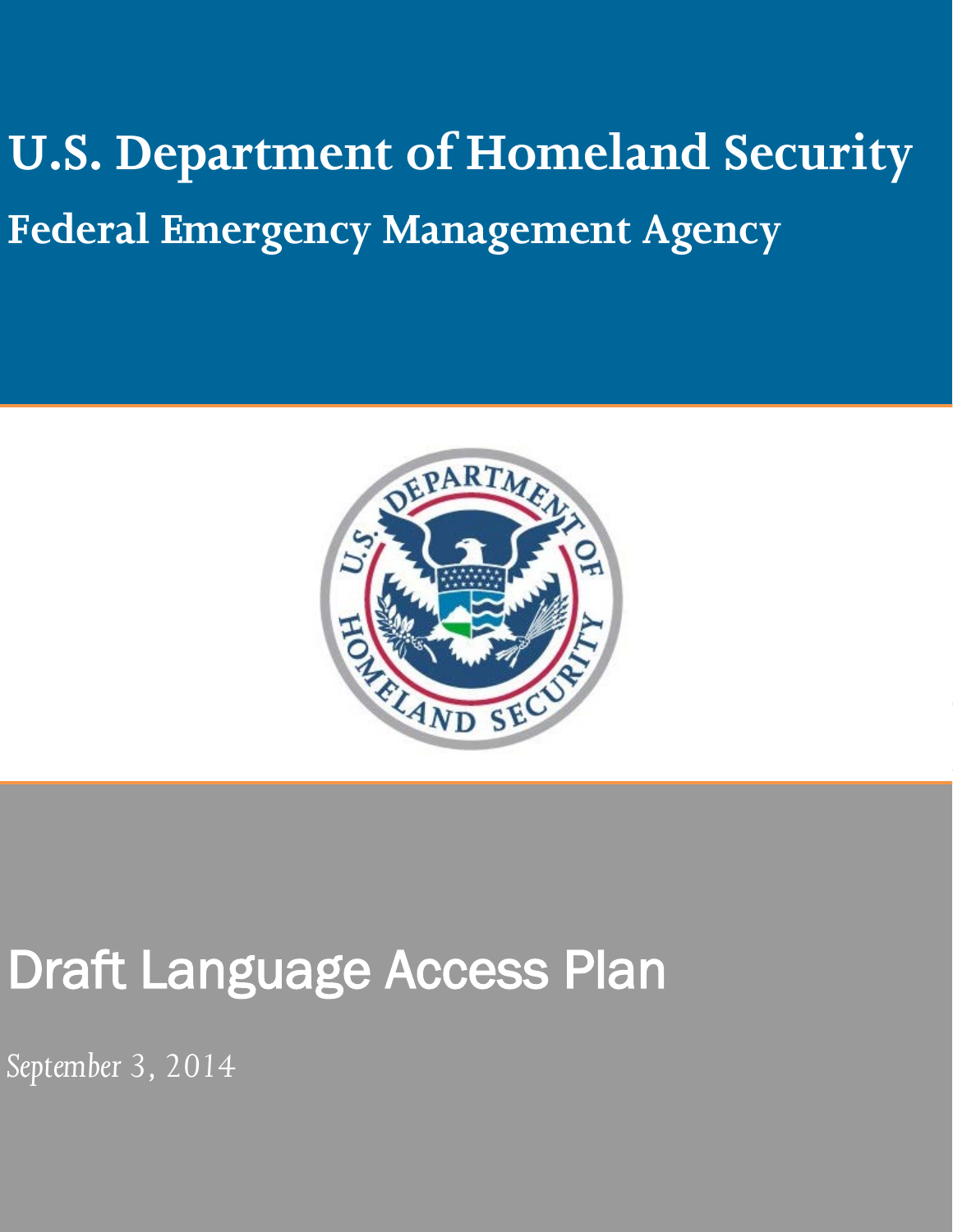### Table of Contents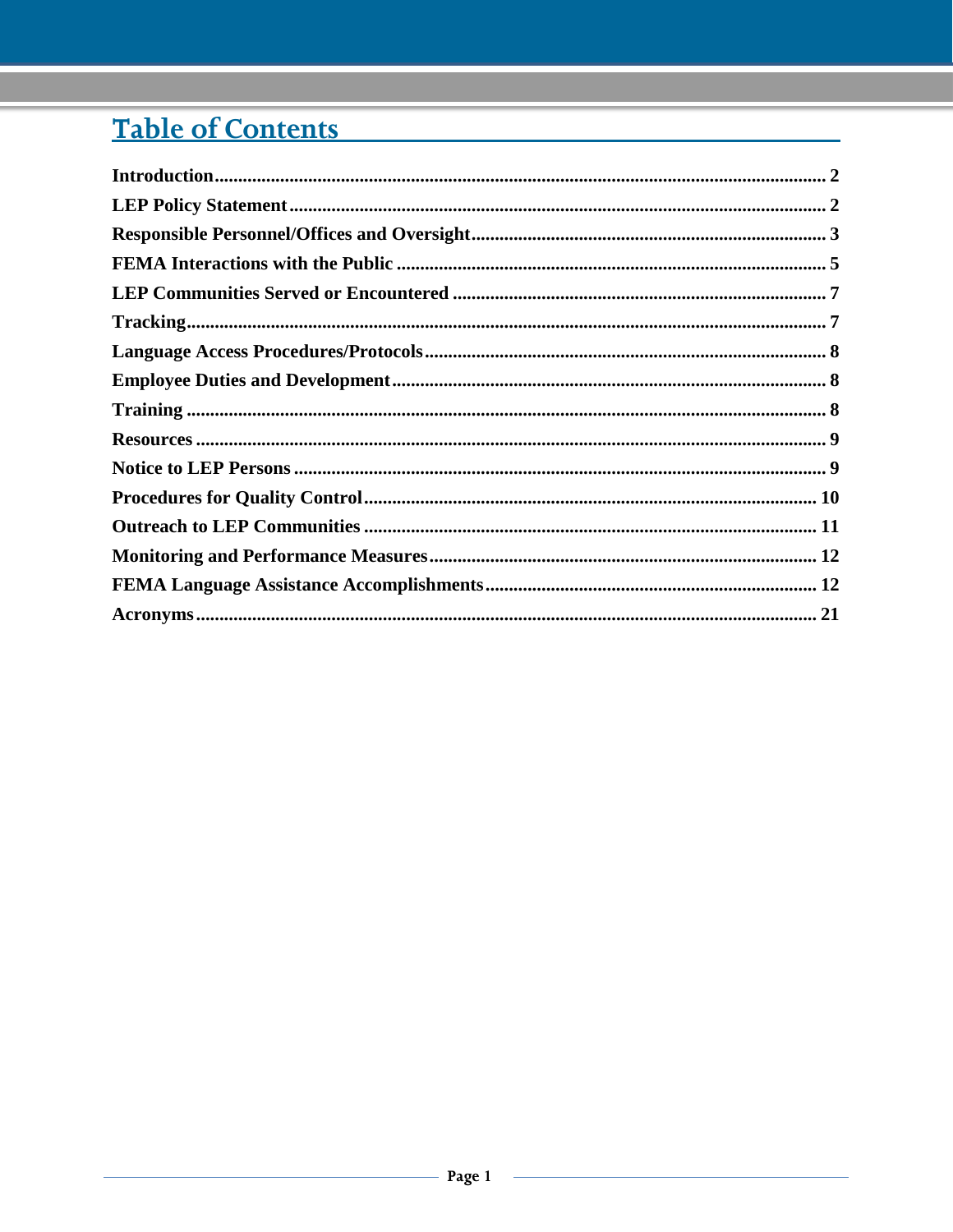### <span id="page-2-0"></span>**Introduction**

The Federal Emergency Management Agency's (FEMA) mission is to support our citizens and first responders to ensure that as a nation we work together to build, sustain, and improve our capability to prepare for, protect against, respond to, recover from, and mitigate all hazards. To successfully accomplish this mission, FEMA must interact with the public and be committed to providing equal access and ensuring diverse audiences receive critical, accessible and understandable disaster assistance communications, regardless of language proficiency or accessible communications needs. This summary highlights FEMA's access initiatives and activities to build trust and working relationships with diverse populations to promote community engagement throughout all phases of emergency management.

This plan applies to all organizations and program offices in FEMA, the following organizations listed are highlighted in this plan:

- Office of Equal Rights (OER)
- Office of External Affairs Disaster Operations Division (OEA)
- Office of Response and Recovery (ORR)
- Individual Assistance (IA)
- Public Assistance (PA)
- National Processing Services Centers (NPSC)
- United States Fire Academy Prevention and Information (USFA/P&I) o (FIMA)'s-Risk Insurance Division and
- National Flood Insurance Program (NFIP)
- Grant Programs Directorate (GPD)

### <span id="page-2-1"></span>**LEP Policy Statement**

 $\overline{a}$ 

FEMA adheres to the Department of Homeland Security (DHS) policy on language access in the DHS Language Access Plan<sup>[1](#page-2-2)</sup>. In addition, FEMA has ensured effective communication with limited English proficiency (LEP) individuals by developing and implementing a comprehensive written language assistance program that includes policies and procedures for identifying and assessing the language needs of its LEP customers/applicants. FEMA provides a range of oral and written language assistance options, including notice to LEP persons in a language they can understand. FEMA monitors implementation of its language assistance plan to ensure that the rights of LEP individuals are protected. This policy applies to all FEMA office and divisions, contractors, and subcontractors likely to have contact with LEP persons.

<span id="page-2-2"></span><sup>&</sup>lt;sup>1</sup> It is the policy of DHS to provide meaningful access for individuals with limited English proficiency to operations, services, activities, and programs that support each Homeland Security mission area by providing quality language assistance services in a timely manner. DHS Components, therefore, should incorporate language access considerations into their routine strategic and business planning, identify and translate crucial documents into the most frequently encountered languages, provide interpretive services where appropriate, and educate personnel about language access responsibilities and how to utilize available language access resources. U.S. Department of Homeland Security Language Access Plan, February 28, 2012, http:www.dhs.gov/department-homeland-security-language-access-plan.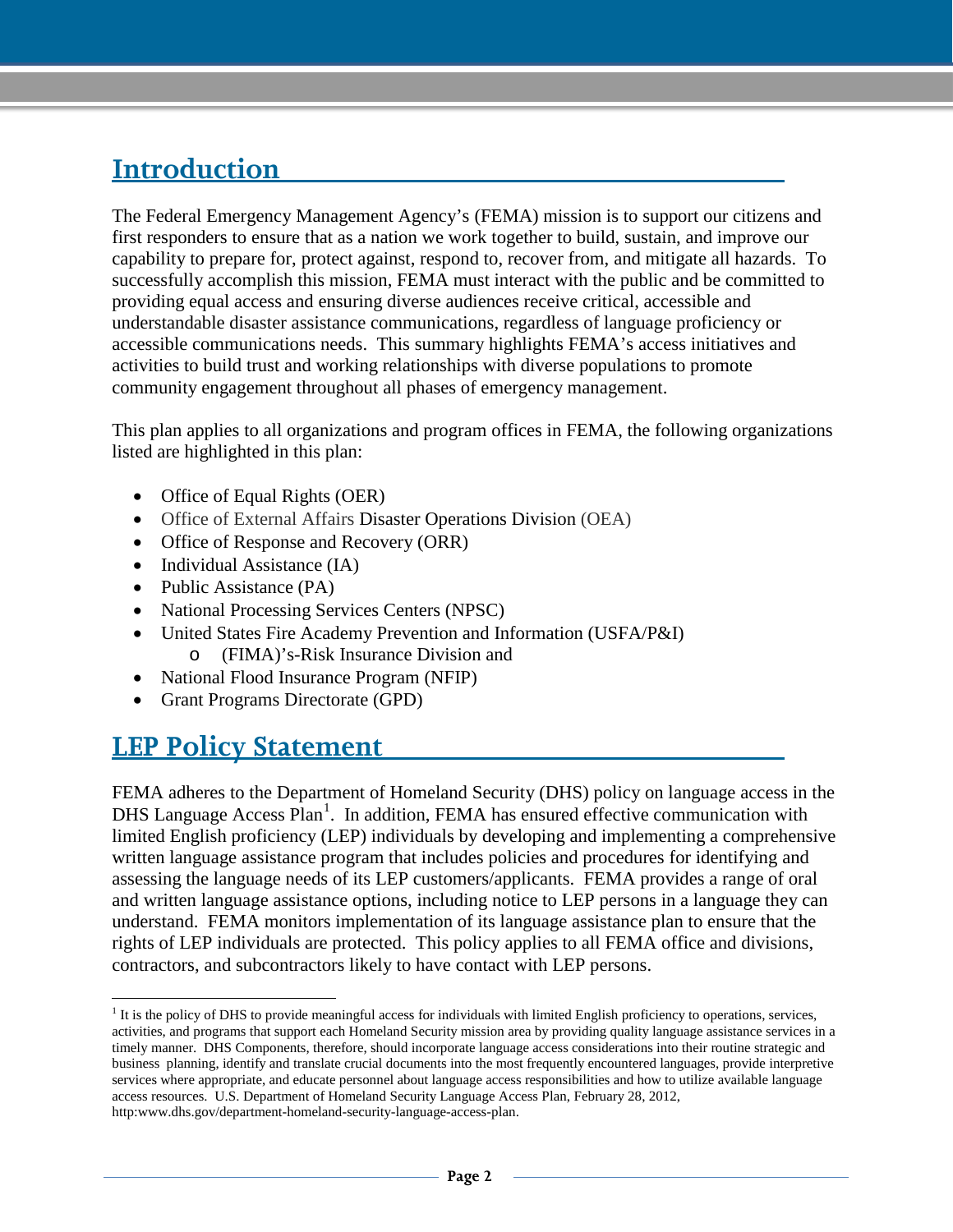The Agency's LEP Policy Statement is available to Agency personnel and the public on the internet and intranet; through brochures that address language access needs; and through other public documents published by the Agency and disseminated to the public (Appendix A), as well as Agency policy documents used by Agency personnel.

FEMA makes language access a critical element of its communication strategy. During disasters, an Equal Rights Advisors (ERAD) and OEA analyze demographic information and other elements to determine the need for additional language resources. All disaster information is published in the languages identified through demographic analysis of the impacted area. Alternative formats are made available generally and specifically for persons with vision impairments, and for persons that are deaf or hard of hearing. TTY lines are available for contact to the Agency generally and at disaster sites. Sign language interpreters are used to communicate the Agency's public statements and meeting information.

All entities that receive Federal financial assistance from FEMA, either directly or indirectly, through a grant or other form of financial assistance are covered by the policy guidance, *DHS Guidance to Federal Financial Assistance Recipients Regarding Title VI Prohibition Against National Origin Discrimination Affecting Limited English Proficient Persons* (DHS Recipient Guidance), 76 Fed. Reg. 21755-21768, (April 18, 2011) and FEMA conducted activities. FEMA's policy extends LEP responsibility to activities conducted by the Agency. Some examples of covered entities include:

- The U.S. Fire Administration's (USFA) federally conducted activities include publications for the general public; application forms for the National Fire Academy; and field-delivered courses;
- FIMA's Federally conducted activities include materials and correspondence on the National Flood Insurance Program; publications for the general public (e.g., Safe Room Booklet);
- The FEMA's Office of Response and Recovery federally conducted activities include employment and contracting of bilingual field staff (e.g., housing inspectors, Community Relations Representatives Disaster Survivor Assistance Teams); fliers and brochures on disaster assistance distributed in the community; posted material at Disaster Recovery Centers; correspondence to applicants regarding disaster assistance programs; Provision of interpreter service at Disaster Recovery Centers; provision of interpreter service during registration for assistance.

### <span id="page-3-0"></span>**Responsible Personnel/Offices and Oversight**

#### *Headquarters*

• FEMA OER has enforcement authority for compliance with policy regarding interactions with populations with limited English proficiency, which is derived from Section 601 of Title VI of the Civil Rights Act of 1964, 42 U.S.C. Section 2000d et. seq. that states: "No person in the United States shall on the ground of race, color or national origin, be excluded from participation in, be denied the benefits of, or be subjected to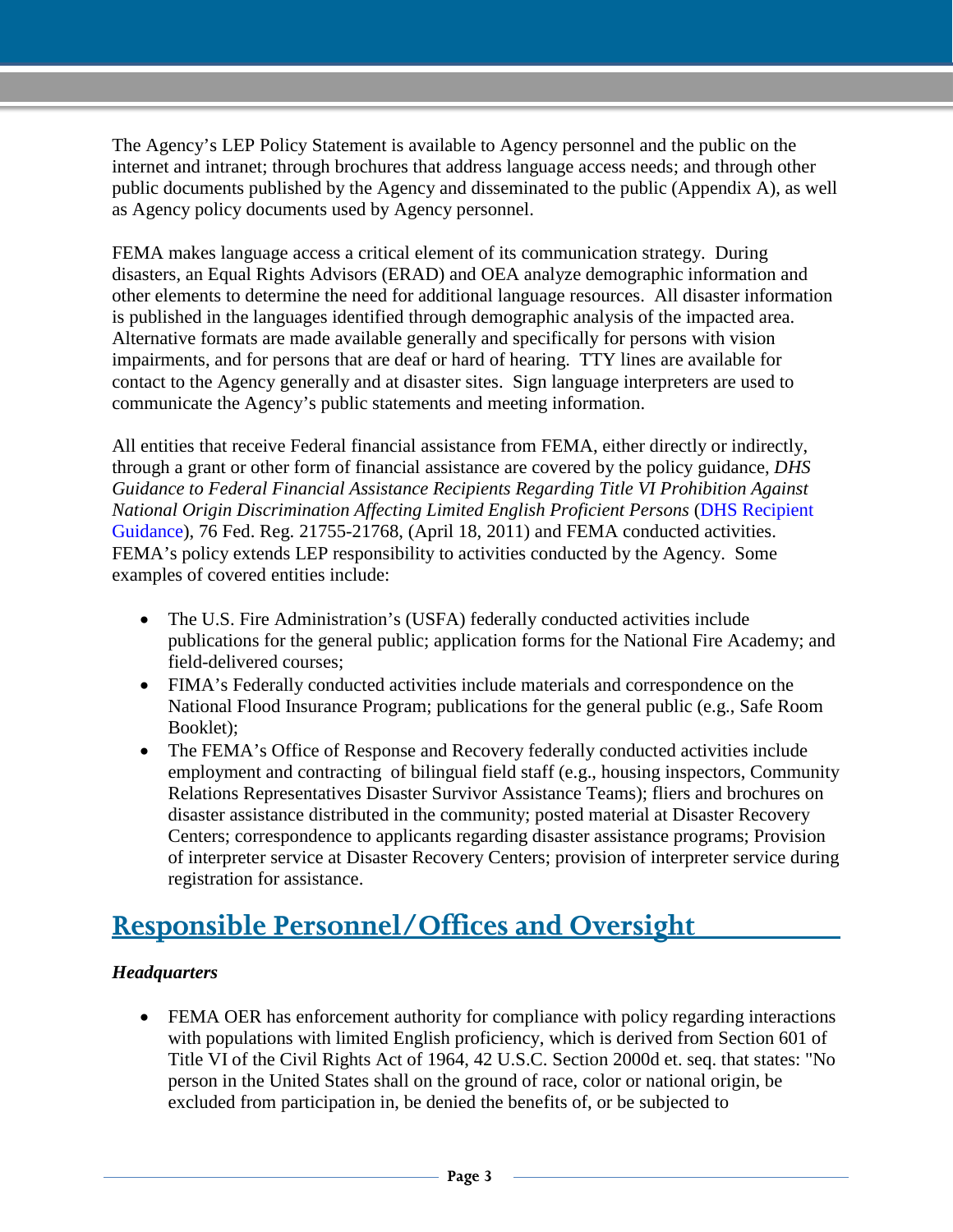discrimination under any program or activity receiving Federal financial assistance." The Office of Equal Rights also administers and has oversight responsibility for FEMA's Title VI Civil Rights Program. The Robert T. Stafford Disaster Relief and Emergency Assistance Act (Stafford Act), is the operating authority for Federal disaster operations, and Section 308(a) (Nondiscrimination in Disaster Assistance) of the Stafford Act was amended by the Post-Katrina Emergency Management Reform Act to include English proficiency and disability as additional protected bases.

- The FEMA Office of External Affairs is responsible for identifying communications needs, establishing outreach plans for populations with limited English proficiency/accessible communication needs (LEP/ACN), and multilingual media in order to ensure that diverse audiences receive critical, accessible, understandable, and simultaneous disaster assistance communications.
	- o The FEMA Office of External Affairs has a Limited English Proficiency/Accessible Communications Needs Coordinator, whose primary responsibility is to ensure populations with limited English proficiency have meaningful access to information and services provided by FEMA in the language they understand.
	- o FEMA also has a blanket purchase agreement with three national contractors that provide written translations and interpretation support in more than 300 languages. These contractors also provide services for populations with accessible communications needs including: American Sign Language. Communication Access Realtime Translations, closed captioning, 508 compliance, and written transcriptions.
	- o The FEMA Office of External Affairs hired a full-time Spanish-speaking media relations specialist to conduct outreach with Spanish-speaking media and intergovernmental audiences. This position was created in Fiscal Year 2013.

Within FEMA's Office of External Affairs Disaster Operations Division, there is a full time LEP/ACN Coordinator, who is responsible for ensuring that the Agency meets both routine and unusual interpretation and translation needs. The LEP/ACN Coordinator managers the following:

- FEMA Spanish Website: translation of English content on fema.gov into Spanish on the Spanish FEMA website. Translations of other documents are based on demographic needs identified for declared disasters.
- Initial Language Assessments: conducts an initial language assessment using various sources, including the data from the U.S. Census Bureau and nongovernmental, community, and voluntary organizations.
- Disaster Translations: serves as a liaison between contractors, Contracting Officers, and Reservists to ensure documents such as public service announcements, media advisories, flyers, guides, and letters related to disaster assistance are provided in accessible formats and other languages for disaster survivors.
- Media Outreach: utilizes ethnic/foreign language media outlets to disseminate critical disaster related information to LEP/ACN populations in targeted languages.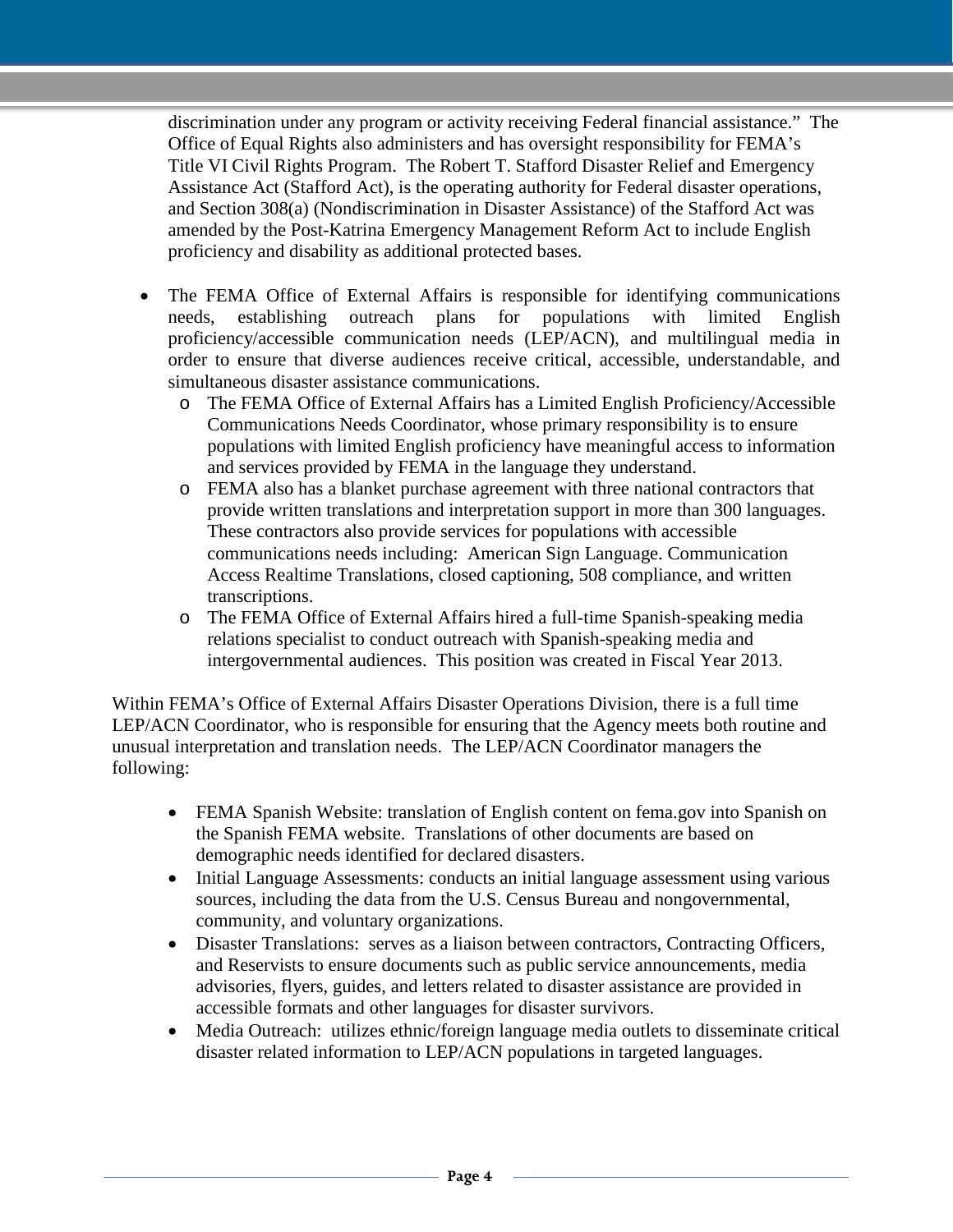#### *Regional*

• Beginning in 2011, FEMA created a job position title and qualification system for reservists who have experience in working with LEP populations. As of June 2011, each FEMA employee in an incident management position as of June 2011, was evaluated by a panel of subject matter and program experts from the existing FEMA workforce. These experts developed baseline qualifications for each program position, including LEP Specialists and evaluated each eligible reservist against those standards for training, experience, and performance. The LEP Specialist title was developed as a result of this new qualification system. The process for determining current qualifications was in compliance with the National Incident Management System and was strictly controlled and monitored to ensure integrity and fairness.

### <span id="page-5-0"></span>**FEMA Interactions with the Public**

Office of Response and Recovery work directly with local, State, and Tribal governments in shared responsibility for protecting citizens from disasters, and for helping them to recover when a disaster strikes.

The Individual Assistance programs aid survivors following a disaster, most of which are administered directly by FEMA. Information is provided in languages as indicated by the analysis of the demographics by Equal Rights Advisors and the Office of External Affairs.

The Prevention and Information (P&I) Branch located in the United States Fire Academy (USFA), has the most direct and frequent interactions with the public. This unit interacts with the public primarily via the USFA website, [www.usfa.fema.gov.](http://www.usfa.fema.gov/) The P&I publications center is available via a toll-free number and from the website. A P&I staff member helps to improve program effectiveness in providing LEP services through sharing information and practices learned by participation in the cross Federal agency Plain Language Working Group meetings, webinars, etc.

The Federal Insurance and Mitigation Administration's Risk Insurance Division produces and distributes publications in Spanish for providing flood awareness, flood preparedness, and flood claims processing information to Spanish speaking communities with limited English proficiency throughout the United States. In addition, the NFIP contract training cadre delivers technical flood training on writing flood insurance policies, insuring at-risk properties and adjusting flood claims to Spanish speaking insurance agents, mortgage lenders, and claims adjusters with limited English proficiency though classroom workshops. FIMA also produces several publications in Spanish.

- The following FIMA publications are produced in Spanish:
	- o Why You Need Flood Insurance
	- o Your Homeowners Insurance Doesn't Cover Flood (s)
	- o Top 10 Facts Every Consumer Needs to Know
	- o Preparing for Flood
	- o Myths & Facts about the National Flood Insurance Program
	- o How the NFIP Works
	- o NFIP Summary of Coverage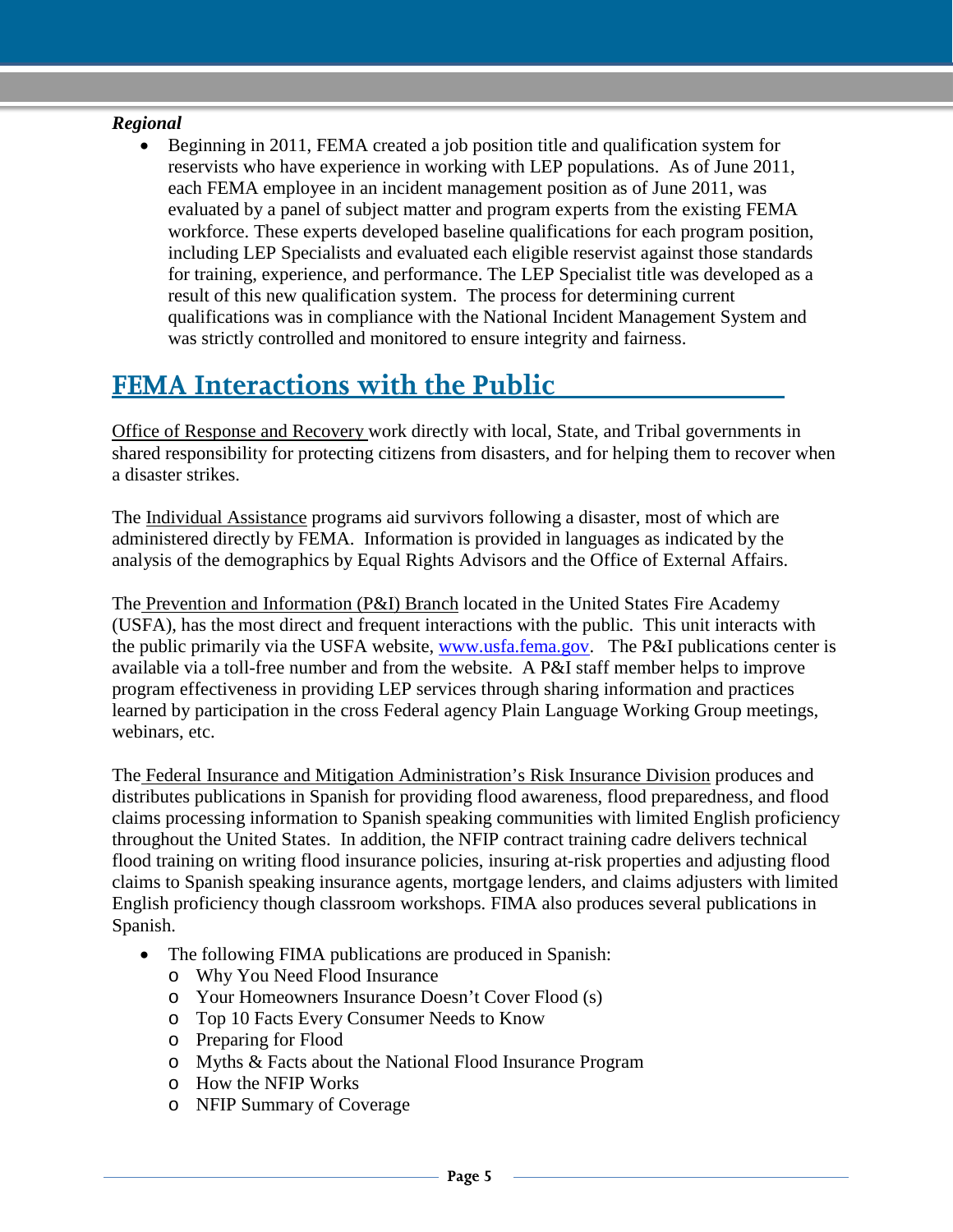- o Preferred Risk Policy for Homeowners and Renters
- o Preferred Risk Policy- Business
- o Flood Insurance Fulfillment Brochure
- o Flood Insurance Claims Handbook
- o Managing Your Flood Insurance Claim

Traditionally, FEMA has deployed individuals as Community Relations Specialists to declared disasters to provide information to disaster survivors and other groups on FEMA disaster programs and state assistance. This group has transformed to Disaster Survivor Assistance serving as the primary front-line assistance to disaster survivors.

Disaster Survivor Assistance

- On April 8, 2013, FEMA leadership transferred the Community Relations (CR) program from the Office of External Affairs to the Recovery Directorate. To reflect a renewed commitment to disaster survivors and the expanded role of the cadre, FEMA changed the name from CR to Disaster Survivor Assistance.
- Disaster Survivor Assistance (DSA) Teams function in a 100 percent mobile environment to provide services directly to survivors on-site and in-person, and use a web-based geographic information system application to collect information that is replicated in real-time and available to view by response officials.
- The DSA Mission is to build and sustain an expeditionary cadre that can address disaster survivor's immediate needs by:
	- o Establishing a timely presence;
	- o Providing in-person, tailored information and services;
	- o Providing referrals to Whole Community partners as needed;
	- o Collecting targeted information to support decision-making; and
	- o Identifying public information needs so critical messaging can be developed and disseminated
- DSA's Five Essential Functions are:
	- o Assess, Inform, Report Mission;
	- o Register survivors for FEMA disaster assistance;
	- o Address inquiries about survivor case status;
	- o Perform pre- or post-registration needs assessments; and
	- o Connect survivors to additional resources available through Whole Community partners.

External Affairs provides information to different media outlets that informs various LEP populations about disaster preparedness and disaster assistance. The FEMA Office of External Affairs is responsible for identifying communications needs, establishing outreach plans for LEP/ACN populations and multilingual media (the target groups) in order to ensure that diverse audiences receive critical, accessible, understandable, and simultaneous disaster assistance communications.

The Grants Program Directorate (GPD) interacts with the public through the issuance of grants and cooperative agreements to eligible entities. Grants and cooperative agreements are not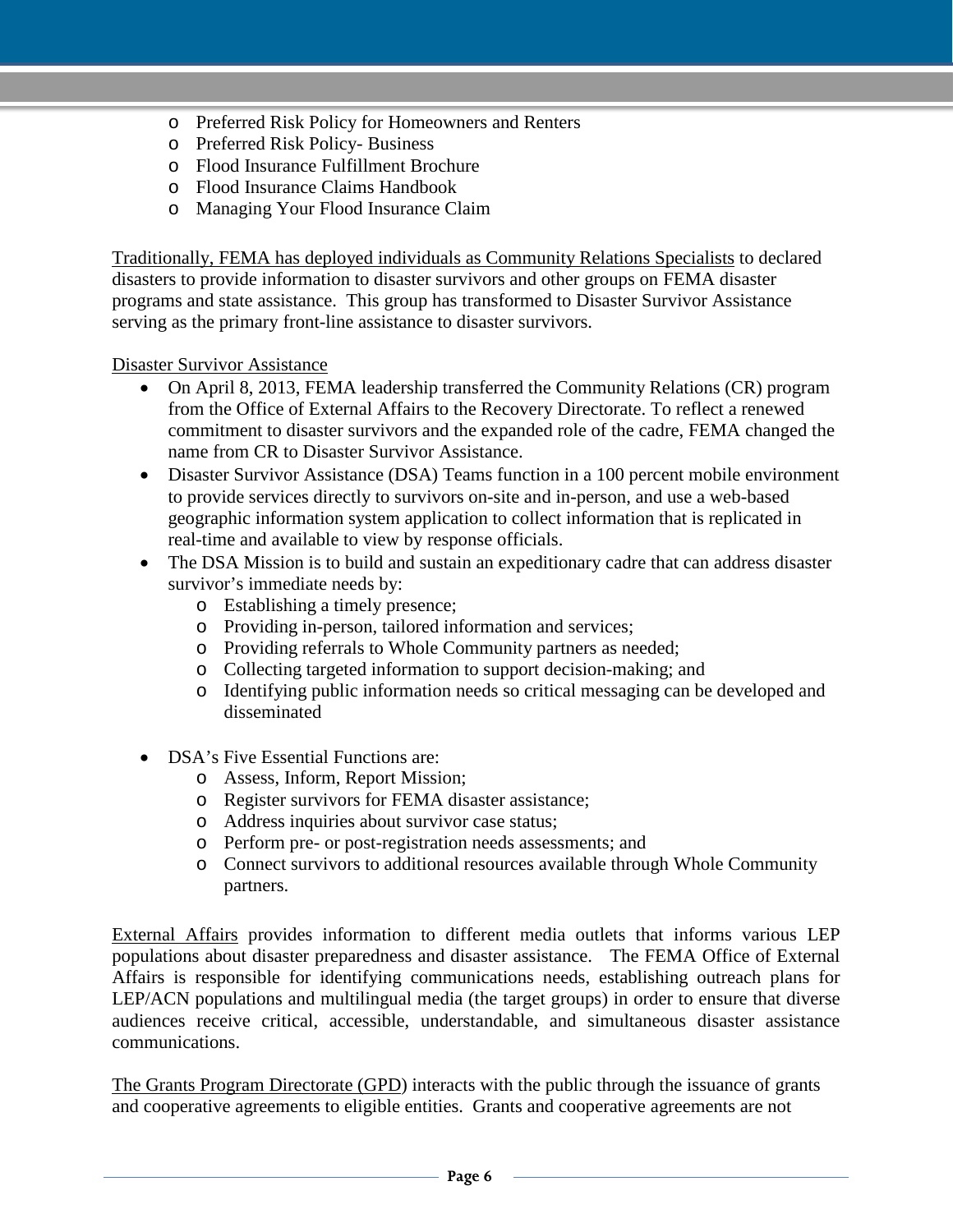issued to individuals but rather to eligible state, local, tribal, nonprofit, and for profit organizations. As such, through the terms and conditions of the grant/agreement, the requirements of Title VI to provide meaningful access to FEMA's assisted programs and services are passed to the recipients of the grant or agreement in compliance with Title VI.

The USFA P&I Division provides material via their website and publications center. Also, select fire safety materials for the public are available in Spanish. A Spanish section is available on the USFA's website. Fire safety information for parents of young children is available in Spanish, Chinese, French, Vietnamese, Korean and Russian.

### <span id="page-7-0"></span>**LEP Communities Served or Encountered**

In accordance with Section 616 of Post-Katrina Emergency Management Reform Act (PKEMRA), based on the LEP/ACN populations most commonly encountered in disasters, FEMA has identified priority languages in coordination with State and local governments. The languages most frequently encountered are Spanish, Arabic, Cambodian, Chinese, Haitian-Creole, French, Hindi, Italian, Japanese, Korean, Laotian, Russian, Tagalog, Urdu, Vietnamese, Greek, Polish, Thai and Portuguese and American Sign Language.

### <span id="page-7-1"></span>**Tracking**

FEMA collects and tracks LEP interactions in:

- After Action Reports: Documents that review all aspects of the Agency's preparations for, immediate response to, and initial recovery from a disaster. These documents identify both strengths and areas for improvements, and provide recommendations for future response and recovery efforts. After Action Reports are completed upon conclusion of every disaster.
- Initial Language Assessments: Spreadsheets with data obtained from the U.S. Census Bureau, that provide information about the languages spoken at home for populations 5 years and over in counties where a disaster has been declared. Initial language assessments are conducted for all disasters and upon request.
- National Processing Servicing Centers: Maintains historical data from previous disasters regarding language line usage and the number of applicants requesting to speak with an agent in Spanish and other languages.
- Community Questionnaires: Provides direct feedback from the community, indicates how effectively FEMA is reaching LEP/ACN communities, and highlights areas for possible improvement.

USFA Prevention and Information monitors feedback and program delivery to assist in the assessment of additional need for various languages and translations, as well as, the need for alternative formats.

The Office of Response and Recovery utilizes information developed by the Office of Equal Rights and External Affairs to determine need for language translations, interpreter services and alternative format communication strategy.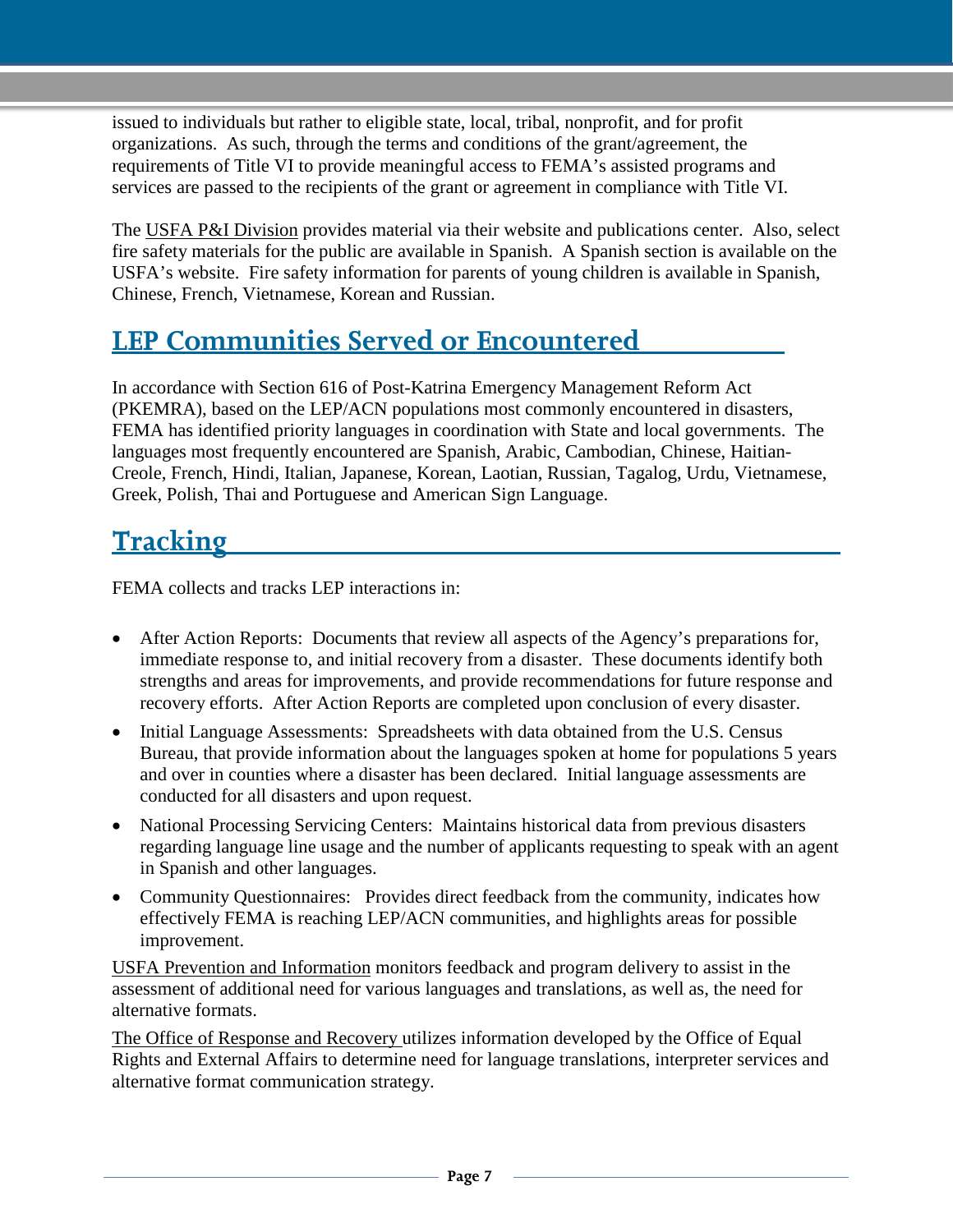The Office of External Affairs maintains information regarding LEP languages and populations on an internal website, Share Point, and on a shared computer drive with access for FEMA employees.

### <span id="page-8-0"></span>**Language Access Procedures/Protocols**

Personnel likely to have contact with the public have procedures to follow to identify LEP persons and obtain available language services. FEMA will survey the Agency and assess where procedures need to be updated or finalized. During Hurricane Sandy the protocol for Disaster Survivor employees who had contact with LEP populations required those employees to have on hand the *I SPEAK* language assistance cards and phone numbers for language assistance lines in order to have immediate translation and interpretation tools available while in the field. Additionally this information is integrated into the Training Section of this plan. As a reminder, the DHS Language Access Plan states:

"each Component, if it has not already done so should develop and disseminate Language Access Procedures that explain to staff who encounter or are likely to encounter LEP individuals how to identify LEP individuals and access available language services…such procedures or protocols are also one of the required elements of the Component Language Access Plan." http//www.dhs.gov/xlibrary/assests/crcl/crcl-dhslanguage-access-plan.pdf

Please also note the language below in the Memorandum to Federal Agencies from Attorney General Eric Holder Reaffirming the Mandates of Executive Order 13166, February 17, 2011.

"*Action Item*: Agencies should ensure that staff can competently identify LEP contact situations and take the necessary steps to provide meaningful access. *Specifics*: Agency staff should be able to, among other tasks, identify LEP contact situations, determine primary language of LEP individuals, and effectively utilize available options to assist in interpersonal electronic, print, and other methods of communication between the agency and LEP individuals."

http:www.lep.gov/13166/AG\_021711\_EO\_13166\_Memo\_to\_Agenicies\_with\_Suppleme nt.pdf

### <span id="page-8-1"></span>**Employee Duties and Development**

<span id="page-8-2"></span>This information is integrated into the *Training* and other sections of this plan.

### **Training**

To ensure that FEMA's LEP language assistance policy is followed, FEMA disseminates that policy to all employees likely to have contact with LEP persons, and periodically trains these employees. These employees include Individual Assistance, National Processing Service Centers, and Disaster Survivor Assistance employees. Effective training ensures that employees are knowledgeable and aware of LEP policies and procedures, are trained to work effectively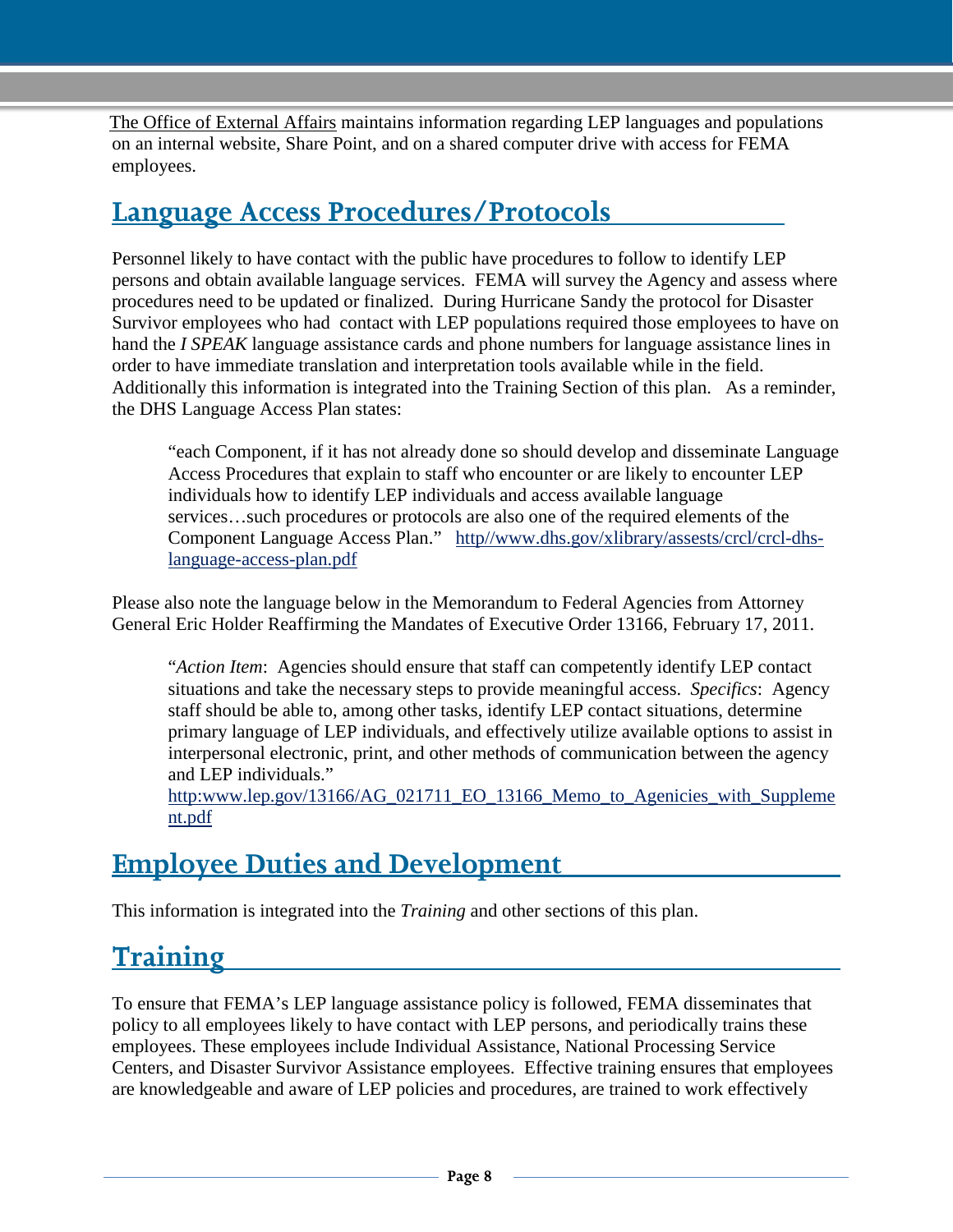with in-person and telephone interpreters, and understand the dynamics of interpretation among applicants, FEMA personnel, and interpreters. All employees in applicant contact positions will be properly trained. Effective training is one means of ensuring that there is not a gap between FEMA's written policies and procedures and the actual practices of employees who are in the front lines interacting with LEP persons

In May 2012, FEMA held a LEP Focus Group to develop a course that would prepare FEMA Reservists to better serve disaster survivors with LEP. All of the participants in the focus group were reservists with extensive experience working with LEP populations. The focus group covered some of the following topics: how to identify LEP disaster survivors, development of language assessments, coordination of language translation requests, distribution of LEP surveys and methods of tracking LEP information. The Civil Rights Title VI Training Course that is mandatory for all employees every two years contains a separate module that details specific LEP guidance and requirements. Please see Appendix B for an outline of the Title VI Civil Rights and FEMA Disaster Assistance On-line Training Course.

#### <span id="page-9-0"></span>**Resources**

Disaster Response and Disaster Recovery activities: When the President declares a major disaster, disaster relief funds are utilized for disaster translation/interpretation support. This support includes sign language interpreters, translation of disaster materials in languages of all impacted populations, and provision for alternative formats. Much of the material translated can be utilized in future disaster situations which reduces recurring translation costs.

The Office of External Affairs allocates a percentage of its annual budget for translation/interpretation support. Full-time bilingual personnel and contractors are used to proof-read and assist with translation support. Quality assurance metrics will be implemented to ensure accuracy and effectiveness.

Grant Programs Directorate provides information in demonstrated demographic languages from their program budget. Some common documents are funded through the Office of External Affairs budget.

The Federal Insurance and Mitigation Administration's Risk Insurance Division funds the development and publication of their documents and information in Spanish.

U.S. Fire Administration Prevention and Information Division provides funding and/or training in support of LEP services through encouraging the fire educator staff to take advantage of partner training available for low literacy and/or plain language.

### <span id="page-9-1"></span>**Notice to LEP Persons**

FEMA makes LEP individuals aware of their right to interpretation services without charge*.*  Posted at active disaster sites, which include Joint Field Offices and Disaster Recovery Centers (DRC), are notices in languages other than English of the availability of staff interpreters or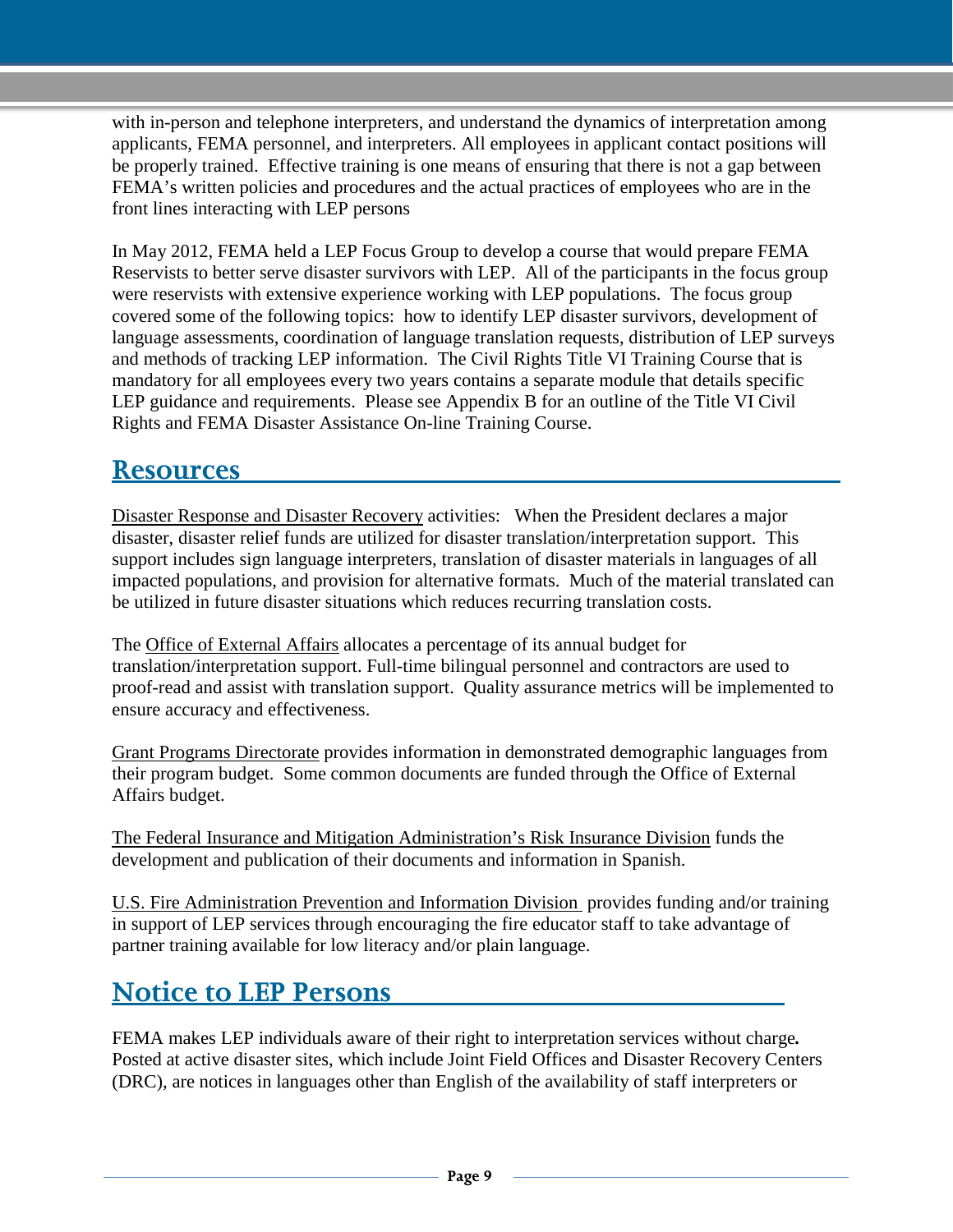contractor services with trained and competent interpreters. Notice of language services is also provided in the following ways:

- Use of language identification cards which allow LEP beneficiaries to identify their language needs to staff and for staff to identify the language needs of applicants; placing and maintaining signs in regularly encountered languages other than English in waiting rooms, reception areas and other initial points of entry. These signs inform applicants and beneficiaries of their right to free language assistance services and invite them to identify themselves as persons needing such services;
- Inclusion of statements about the services available and the right to free language assistance services, in non-English languages, in brochures, booklets, outreach and recruitment information and other materials that are routinely disseminated to the public.

*If you have difficulty understanding English you may request interpreter services. These services are free of charge. For more information about interpreters or other language services feel free to call the Language Assistance Line at toll free 800-333-1796.* 

U.S. Fire Administration Prevention and Information Division provides notice to LEP persons of resources available through:

- Publications available on the website via a search of the site.
- A link to Spanish content is provided on every page of the USFA's website.
- Spanish materials are available for order/download though the USFA's online publications catalog.

### <span id="page-10-0"></span>**Procedures for Quality Control**

With the assistance of Disaster Survivor Assistance, FEMA obtains direct feedback from LEP Disaster survivors via questionnaires. The use of questionnaires enables FEMA to improve translations and better meet the needs of disaster survivors.

Language interpreters and translators will be evaluated periodically to ensure accuracy and effectiveness.

The Office of Equal Rights ERADs are deployed to disaster sites. Among other elements the ERADs review the Agency's performance at the disaster site for compliance with the LEP program and with the requirements of the Language Access Plan. The ERADs provide reports and feedback to Headquarters on Civil Rights (including LEP) and EEO issues every 30 days during a disaster. This information and feedback assists FEMA in updating its language guidance plans and policies and in its compliance with non-discrimination laws and regulations that govern LEP. Quality assurance metrics are being developed and will be implemented to ensure accuracy and effectiveness of language interpreters and translators.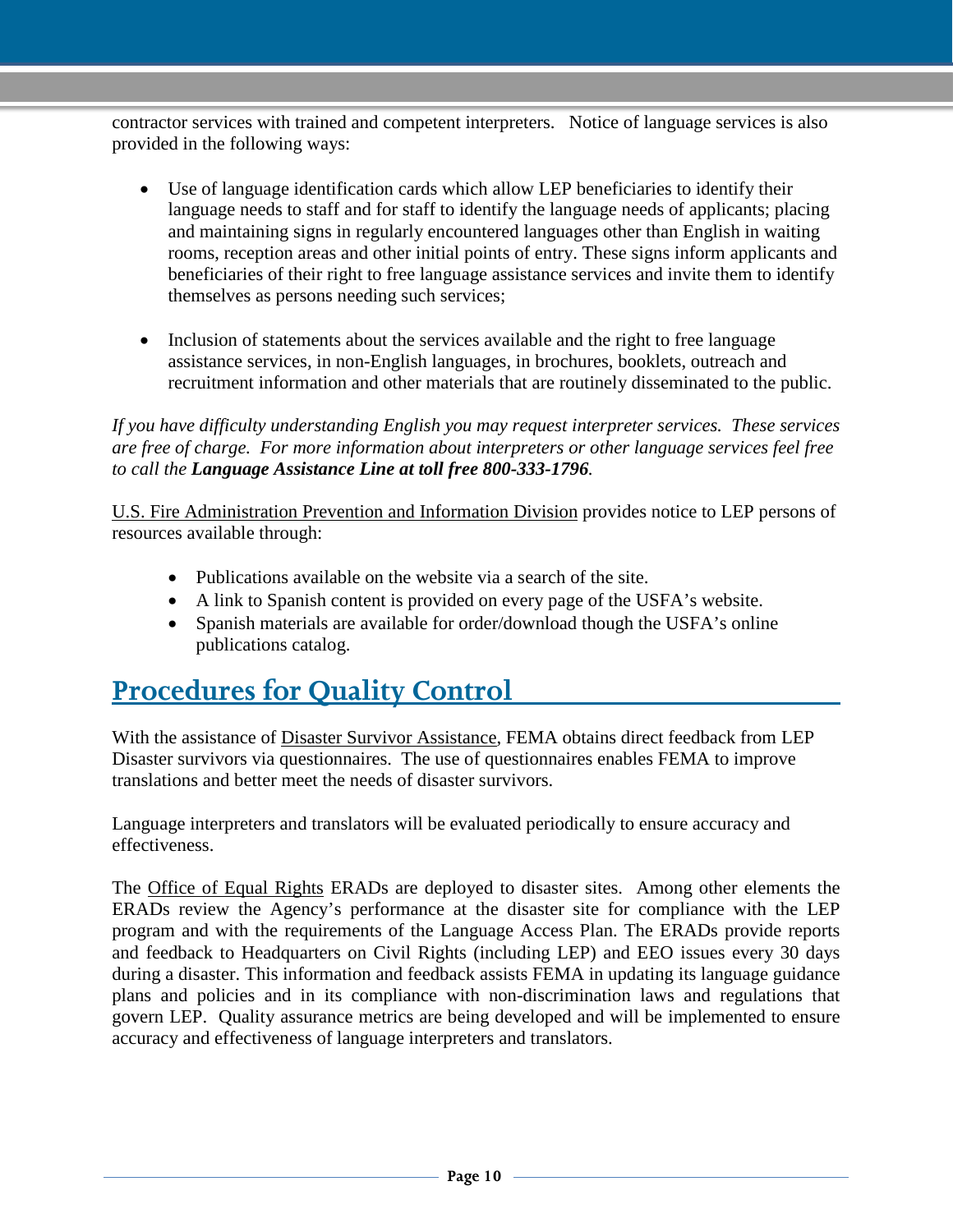### <span id="page-11-0"></span>**Outreach to LEP Communities**

The Office of Equal Rights improves Agency inclusion of LEP populations in its programs and activities as well as to ensure that LEP communities have equal access to the Agency services, programs and benefits. This function is engaged during disaster deployment through the ERADs deployed to disaster operations. ERADs are embedded in the Neighborhood Task Force Initiative and identify and address LEP issues for the Agency and the communities they service.

The Office of External Affairs maintains lists of contacts in various community organizations including LEP communities. These lists and contacts are utilized to assist the Agency to effectively reach LEP populations to provide disaster information and assistance, and to provide access to Agency programs, services and benefits. These contacts and organizations help to identify media that can be used to ensure that information is provided to impacted LEP populations.

- The Office of External Affairs will continue to maintain an online resource library for storing commonly used disaster assistance informational materials in the most commonly encountered languages, as well as in various other formats such as large type, Braille and accessible technology to comply with Section 508.
- During disasters, the Office of External Affairs continues to develop web pages in different languages that contain disaster-specific information, information on FEMA programs (e.g. NFIP FAQs, IA information, etc.), related links, widgets, Public Service Announcements (PSAs), and other pertinent information designed specifically for each LEP community.
- FEMA LEP Specialists in every Joint Field Office review LEP media contacts early and often in order to ensure LEP media lists are current. This will help to ensure communications are effectively reaching targeted LEP populations via the media.
- Ready.gov, which is the website for FEMA's national public service advertising campaign designed to educate and empower Americans to prepare for and respond to emergencies and disasters, is available in 12 languages including: Arabic, Chinese, French, Haitian, Hindi, Japanese, Korean, Russian, Spanish, Tagalog, Urdu and Vietnamese.

The Grant Programs Directorate conducts outreach in minority and LEP communities through minority serving institutions.

U.S. Fire Administration Prevention and Information Division conducts outreach in support of LEP through:

- Work with partners groups, i.e., Safe Kids Worldwide, to provide information on available publications.
- The partner groups reach out to several coalitions and chapters who have an interest in LEP resources.
- USFA P&I also send notice of publications to several distributions lists that reach educators around the country.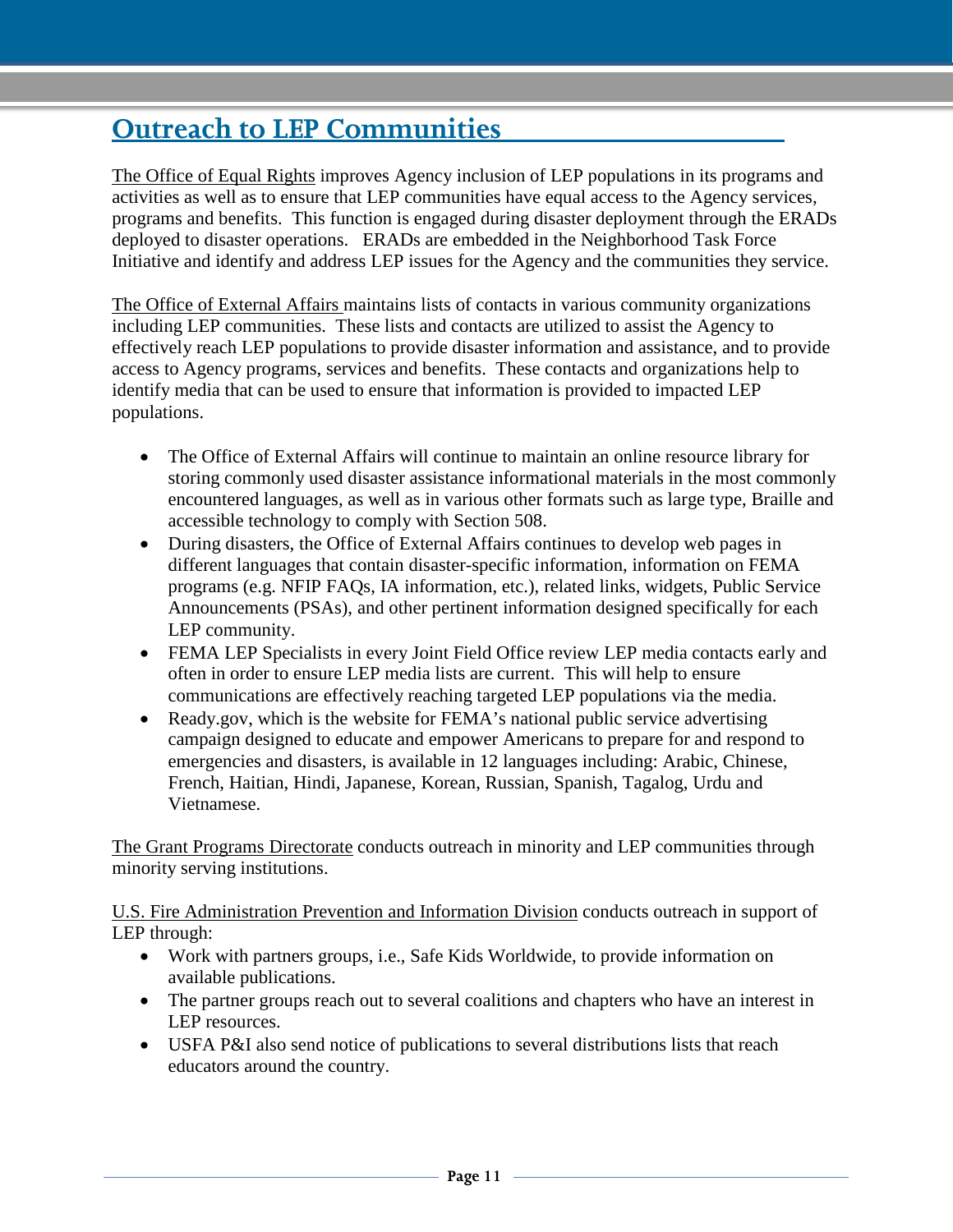Please see the section below, *FEMA Language Assistance Accomplishments*, for other additional methods and activities for engaging with LEP populations.

### <span id="page-12-0"></span>**Monitoring and Performance Measures**

The key to providing effective access to FEMA's benefits and services for LEP personnel is to ensure that the language assistance provided results in accurate and effective communication between the Agency recipient and the LEP applicant/client about the types of services and/or benefits available.

Examples of sources of information to evaluate FEMA's services collects and tracks LEP interactions include:

- After Action Reports.
- Initial Language Assessments.
- NPSCs maintain historical data from previous disasters regarding language line usage and the number of applicants requesting to speak with an agent in Spanish and other languages.
- Community Questionnaires, which provide direct feedback from the community, indicate how effectively FEMA is reaching LEP/ACN communities, and highlight areas for possible improvement.
- Neighborhood Task Force initiatives have direct contact with neighborhood groups to address LEP concerns.

The Office of Equal Rights reviews the Agency's performance for compliance of the LEP program and with the requirements of the Language Access Plan. FEMA periodically updates its language guidance plans and policies, monitors the assistance and grants programs to ensure compliance with non-discrimination laws and regulations.

### <span id="page-12-1"></span>**FEMA Language Assistance Accomplishments**

Throughout the 2011-12 active tornado and hurricane seasons FEMA component offices responsible for the implementation and monitoring of LEP activities maintained structured and ongoing outreach programs to ensure that all services administered by FEMA disaster programs adhered to the Language Assistance Plan by making available products and services in more than Spanish-only languages. During Hurricanes *Sandy, Irene*, and *Isaac*, FEMA provided flyers and brochures in the 20 languages, as recognized by the U.S. Census Bureau, as being the most commonly spoken languages for those disaster affected areas (Appendix B). This Agency's commitment to continue to have a language assistance program that continually supports the public we serve can be measured by the progressive and extensive training of our employees and by providing information to the non-English speaking individuals in the following ways:

- Neighborhood Task Force initiatives provide direct contact with neighborhoods to provide immediate LEP access.
- Translation of application forms and instructional, information and other written materials into appropriate non-English languages by competent translators. For LEP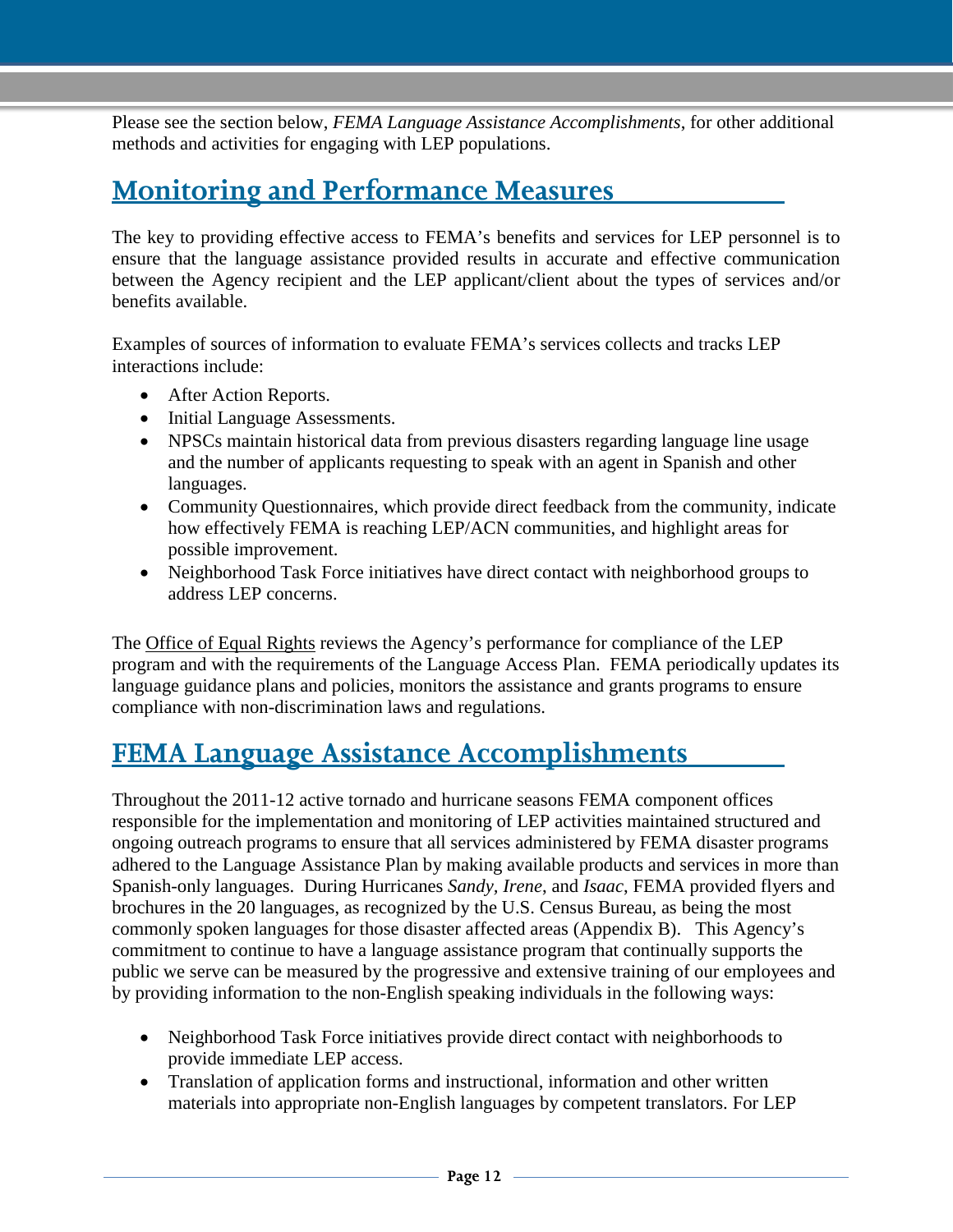persons whose language does not exist in written form, assistance from an interpreter to explain the contents of the document;

- Uniform procedures for timely and effective telephone communication between staff and LEP persons.
- During the first days of Hurricane Sandy, more than 380 persons were trained for Community Relations including a LEP specific requirement for individuals deployed to the field. During Hurricane Sandy the protocol for Disaster Survivor employees who had contact with LEP populations were required to have on hand the *I SPEAK* language assistance cards and phone numbers for language assistance lines in order to have immediate translation and interpretation tools available while in the field.
- Appendix C shows the number of FEMA disaster registrations completed through the use of FEMA's telephonic interpreter services during Hurricane Sandy by number and specific languages.
- Further developed the "Other Languages" page by storing more translated disaster-related content.
- Developed a database with all previously translated materials including flyers, press releases, and guides for re-use. This project has already been incorporated via Share Point website and requires periodic updates by the LEP Coordinator.

#### *Disaster Communications*

- FEMA established a language line that provides callers direct access to disaster assistance information in more than 50 languages. This line has been promoted through community outreach, engagement with state and local government officials, flyer distribution, news releases and media interviews. While initiated during Hurricane Sandy, this line is still active and will be a resource for LEP callers for future disasters.
- FEMA's *Help After a Disaster*" guide, which provides critical information about the Individual and Households Program and how to apply for disaster assistance, is translated in all of the most frequently encountered PKEMRA languages including: Arabic, Chinese, French, Greek, Haitian, Hindi, Italian, Japanese, Khmer, Korean, Laotian, Polish, Portuguese, Russian, Tagalog, Thai, Urdu, Vietnamese and Somali. The guide is also easily accessible to the public via the internet at: [www.fema.gov/help-after-disaster.](http://www.fema.gov/help-after-disaster)
- Alternative formats of FEMA's "*Help After a Disaster*" guide, including large print and Braille also are available for individuals with accessible communications needs.
- During Hurricane Sandy response and recovery, FEMA conducted unprecedented outreach to communities with LEP:
	- o In New York and New Jersey, FEMA translated hundreds of news releases, flyers and other written disaster information in multiple languages, including: Albanian, Arabic, Bengali, Cambodian, simplified Chinese, Estonian, French, German, Greek, Gujarati, Haitian Creole, Hebrew, Hindi, Hungarian, Italian, Japanese, Korean, Nepali, Polish, Portuguese, Punjabi, Russian, Spanish, Tagalog, Turkish, Urdu, Vietnamese, and Yiddish.
	- o In New York and New Jersey, more than 1.7 million flyers, were distributed in multiple languages to disaster survivors through neighborhood canvassing outreach. Disaster photos and registration messages also were displayed on the Times Square Jumbotron in nine languages.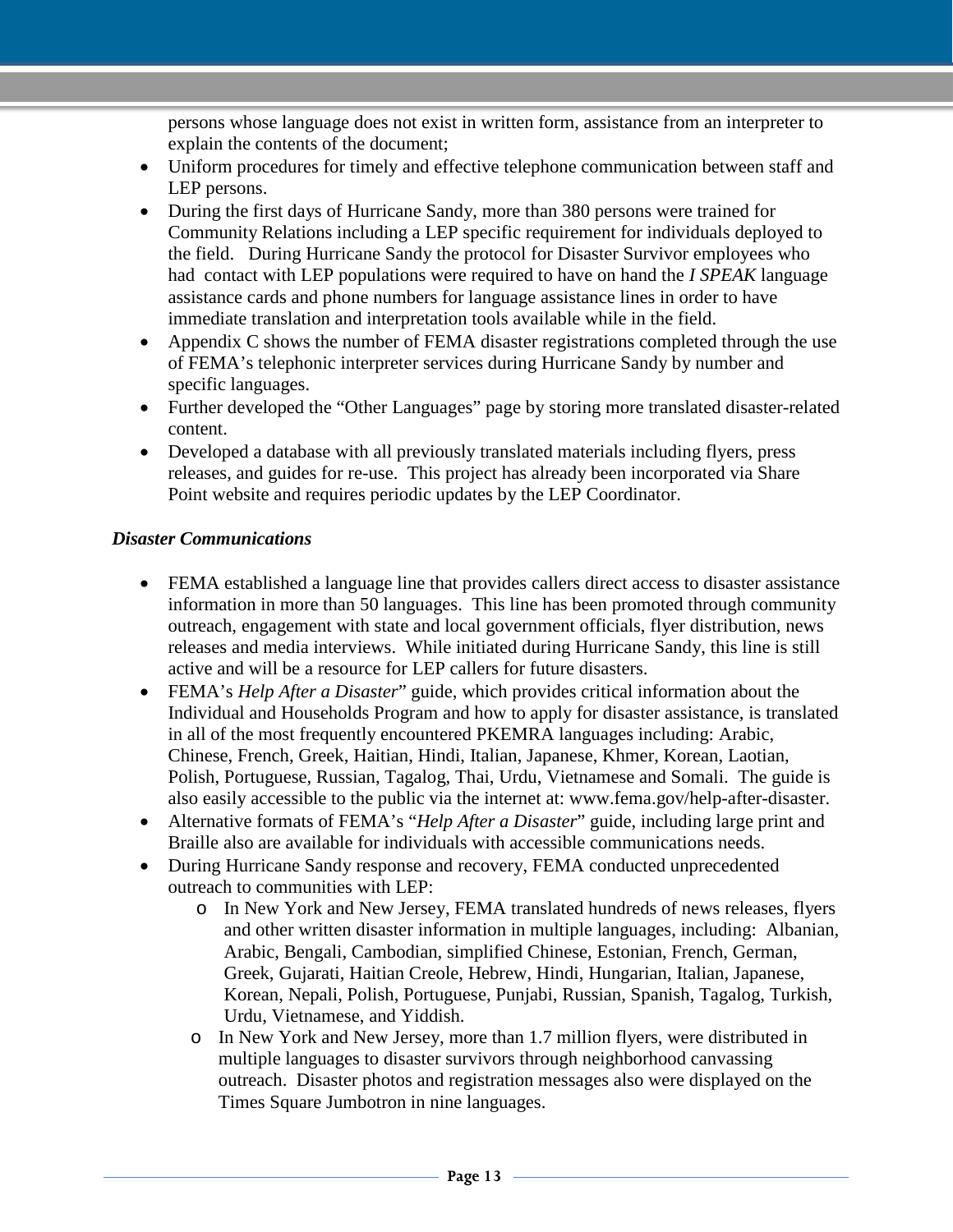- o Multilingual Public Information Officers in New York and New Jersey conducted more than 680 media interviews in languages identified for communities affected by Hurricane Sandy.
- o FEMA supported more than 145 Speaker's Bureau events and meetings in New York and New Jersey. Interpreters were provided for multiple languages, including: Albanian, American Sign Language, Cantonese, Haitian-Creole, Mandarin, Korean, Portuguese, Russian, Spanish, Vietnamese, Yiddish, and Urdu as well as others. These interpreters also assisted with on-site language assistance at DRCs.
- o The LEP teams in New York and New Jersey customized language-specific Hurricane Sandy web content in more than 20 languages. Languages included: Albanian, Arabic, Chinese, French, German, Haitian, Creole, Hebrew, Hindi, Italian, Japanese, Korean, Polish, Portuguese, Russian, Spanish, Tagalog, Turkish, Urdu, Vietnamese and Yiddish.

#### *Stakeholder Engagement*

- In January 2013, FEMA Intergovernmental Affairs conducted a webinar on best practices in Asian American and Pacific Islander preparedness to include outreach to populations with limited English proficiency. The slides from this webinar have been posted to the FEMA website and translated into Chinese and Vietnamese. Intergovernmental Affairs is planning another webinar about the FEMA Individual Assistance process. The purpose of this webinar is to explain how to obtain disaster assistance and emphasize resources that are available for populations with limited English proficiency and individuals who are undocumented.
- In September 2013, FEMA's Intergovernmental Affairs and Individual and Community Preparedness Divisions conducted a half-day roundtable discussion with nongovernmental stakeholder organizations (approximately 20) that serve traditionally underserved and underrepresented populations and currently have Memorandums of Agreement or long-standing relationships with FEMA. Through this roundtable, FEMA engaged diverse individual stakeholders and discussed overarching priorities of preparedness, disaster coordination, and continuity of operations at the community level.
- As part of its core mission to engage the whole community in all aspects of emergency management, the DHS Center for Faith-based & Neighborhood Partnerships (DHS Center) worked with emergency managers in key cities across the country to encourage and promote partnerships with leaders of diverse groups, including leaders of communities heavily populated by immigrants, low income people, elders and people with access and functional needs. In these partnerships, the issue of language access was emphasized as a way to ensure that people with limited English proficiency have a way to find out about preparing for, responding to and recovering from disaster. In this work, the DHS Center promoted the development of materials in various languages and appropriate literacy levels, use of translators, and partnerships with key leaders in communities, who are trusted messengers among the people.
	- o As part of its work with the National Voluntary Organizations Active in Disasters (NVOAD), the DHS Center promoted the inclusion of diverse groups into the NVOAD membership and/or affiliation with the group to ensure that volunteers on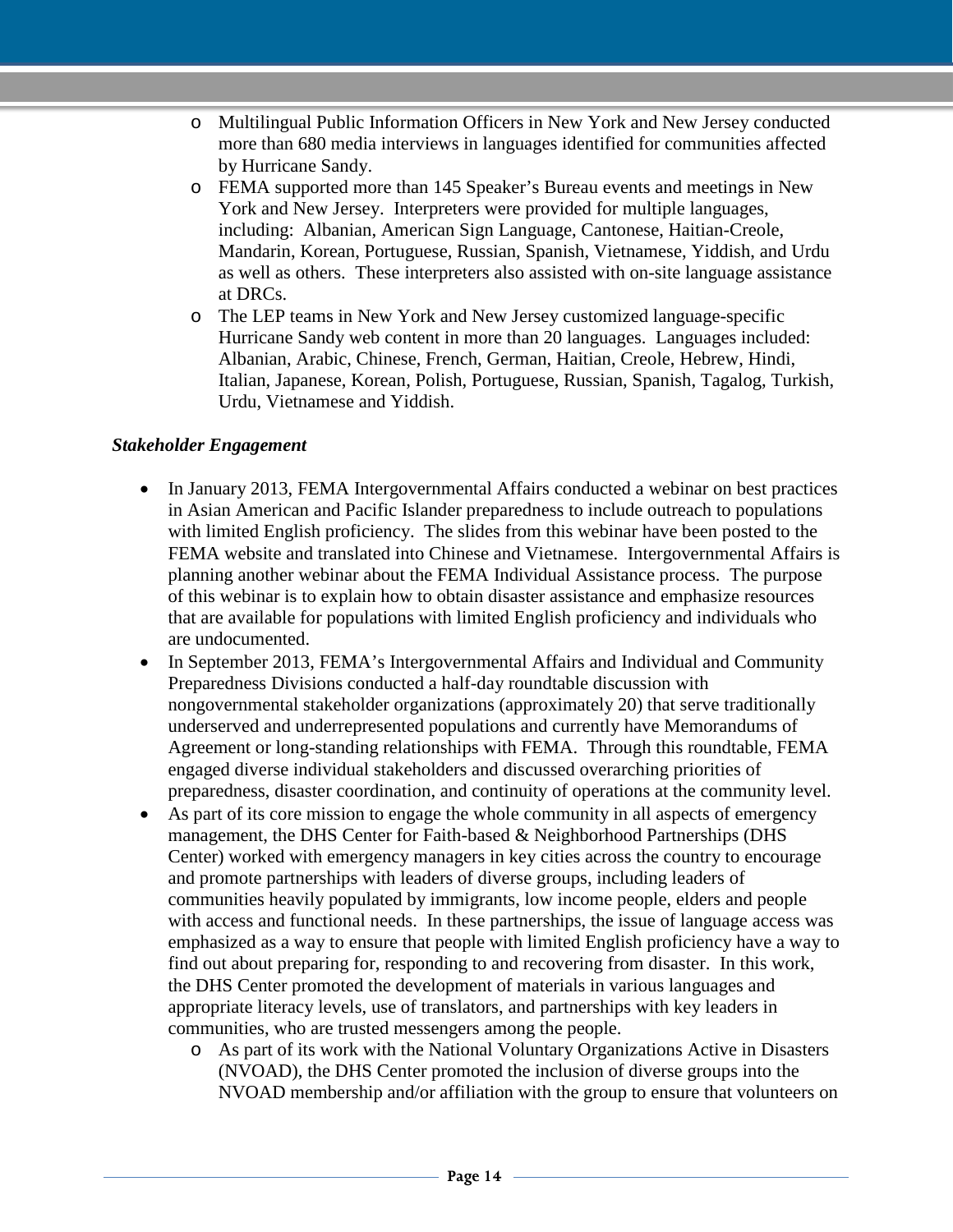the ground during disasters reflect the diverse characteristics of communities served. Notable examples include Islamic Relief, USA; National Baptist Convention, USA, Inc.; ICNA Relief, Inc.; Oxfam America; and Immigrants Responding to Crisis.

- o In support of the 2013 Sandy Recovery Act amendment to the Stafford Act to provide federally-recognized tribal governments the option to make a request for a Presidential emergency or major disaster declaration, the DHS Center, in partnership with FEMA and regional tribal liaisons, is conducting outreach and developing relationships with tribal representatives to learn how to best provide legally, culturally and linguistically appropriate support in times of disaster.
- o The DHS Center worked with Miami-Dade Emergency Management and key groups within the Communities Organized to Respond to Emergencies (C.O.R.E.) to reach monolingual Spanish and Haitian communities and people with low literacy in Miami-Dade County.
- o The DHS Center supported the work of the Los Angeles Emergency Management Department to reach out and engage diverse populations, many with limited English proficiency, including:
	- $\triangleright$  Outreach to Bangladeshi community leaders to engage their monolingual community in disaster preparedness;
	- $\triangleright$  Presentations and engagement with the Korean community through houses of worship;
	- $\triangleright$  Work with Tzu Chi Buddhist Relief Foundation in outreach and translation of materials to monolingual Chinese populations;
	- $\triangleright$  Work with World Vision on outreach to Latino Protestant and Evangelical houses of worship on disaster training (They have requested, and we are pursuing resources for, translation of the Houses of worship guide into Spanish);
	- Work with Los Angeles County Sheriff's Department Religious Advisor in outreach to African Americans in low-income areas;
	- $\triangleright$  Partnering with the Council on Pakistani American Affairs to develop a model of Teen Community Emergency Response Teams (CERT) outreach and preparedness work with monolingual Pakistani Americans and Pakistani youth;
	- $\triangleright$  Work with the University of Southern California Center for Religion and Civic Culture on review of their Muslim Mass Care guide.
- o The DHS Center engaged and trained volunteers (Immigrants Responding to Crisis) in the Jamaican immigrant community of Flatbush, Brooklyn, New York, for a year prior to Hurricane Sandy to enhance emergency preparedness activities in their community. This group was critical in serving vulnerable populations in Brooklyn and Far Rockaway in the aftermath of Hurricane Sandy.
- o In partnership with FEMA's Individual and Community Preparedness Division (ICPD), the DHS Center conducted a national webinar with emergency managers and nongovernmental organizations from across the country on best practices in engagement with diverse communities. In addition, ICPD and the DHS Center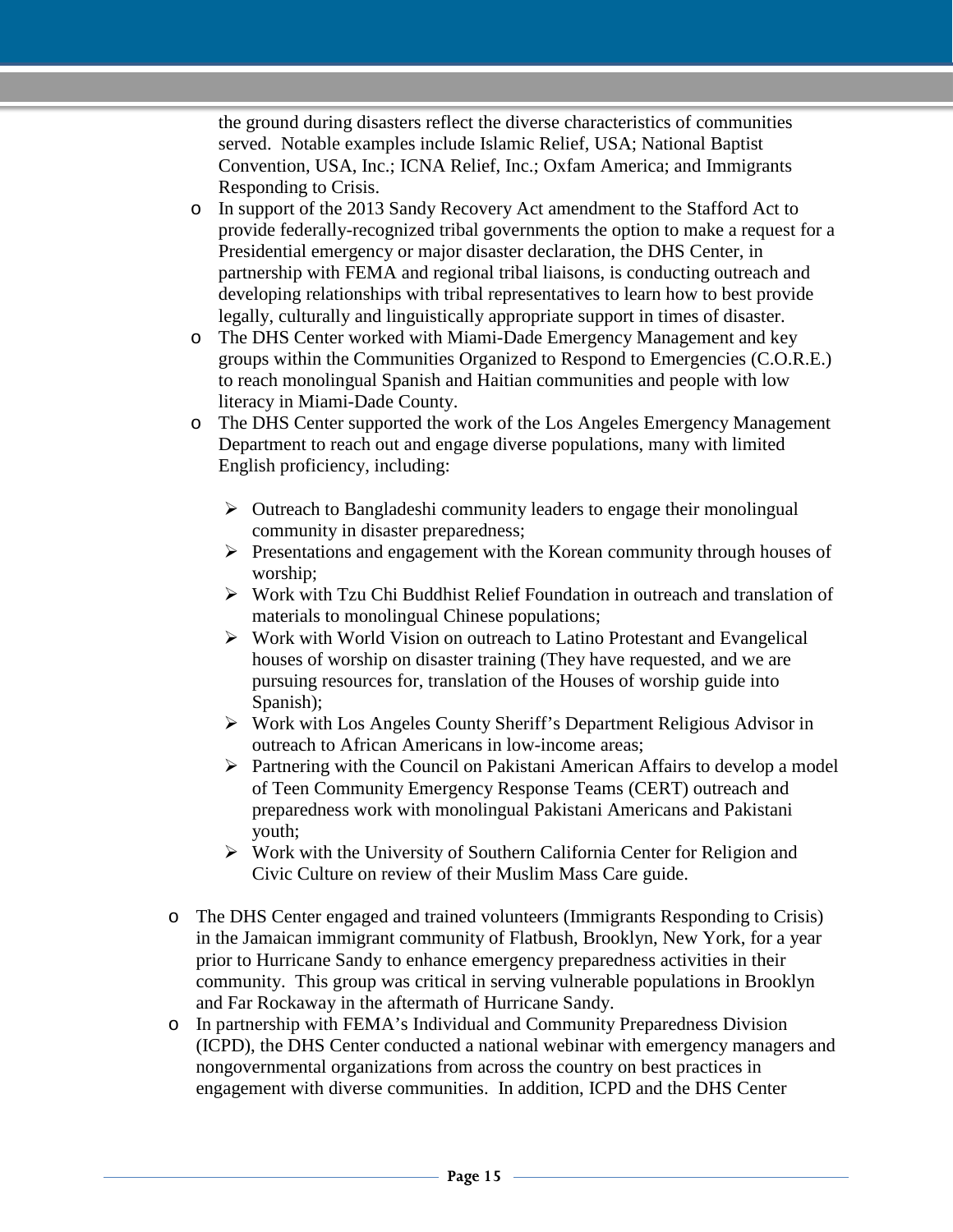drafted a best practices guide for working with diverse faith-based and community groups—one for community leaders and one for emergency managers. The DHS Center also included these concepts in a best practices engagement guide published by DHS Office for Civil Rights and Civil Liberties.

#### *Community Preparedness*

- FEMA ICPD continues to overcome challenges in communication and cultural differences by supporting outreach to populations with limited English proficiency:
	- o FEMA's Individual and Community Preparedness Division will continue to engage the whole community in all aspects of emergency management. The national network of State, Local, Tribal, and Territorial Citizen Corps Whole Community Councils use multiple methods to reach and engage populations from diverse cultures and languages in reviewing emergency plans, preparing the public, and training volunteers to provide support to emergency preparedness and response.
	- o Community Emergency Response Teams across the country have made CERT training available in many languages, including Russian, Chinese, Vietnamese, Arabic, Urdu, Tagalog, Korean, English, Somali, and Spanish. Training is also available in Braille as an alternative format.
	- o As manager of the FEMA Individual and Community Preparedness Awards, ICPD recognized honorees with programs that serve communities with a primary language other than English, to include:
		- $\triangleright$  American Red Cross Bay Area Chapter (CA) the Ready Neighborhood program, which has built a cadre of more than 200 bilingual volunteers and strengthened preparedness activities in linguistically diverse communities by creating culturally relevant materials and providing instruction in several Asian languages, including Mandarin, Cantonese (spoken only), Vietnamese, Tagalog, and Tongan.
		- $\triangleright$  Texas Citizen Corps (TX) provides CERT training to Spanish speaking communities.
		- $\triangleright$  New York City Citizen Corps Council (NY) successfully brought together nearly 130 leaders from a variety of organizations to focus on ways to reach the immigrant population with preparedness and protective action messaging.
		- $\triangleright$  Chinatown Community Development Center (CA) trains and certifies youth in emergency response and disaster preparedness, leads fire prevention and earthquake preparedness outreach efforts, and provides training to senior Single Room Occupancy residents.
		- $\triangleright$  Mohamed Ali (WA) in response to severe winter weather, local leaders crafted a voicemail message in Somali and English that included information on preventing carbon monoxide poisoning and winter travel warnings. The message was robo-dialed to thousands of Somalis and East Africans in King County.
	- FEMA's Office of Disability Integration and Coordination (ODIC) and the Regional Disability Integration Specialists continue to improve access for populations with disabilities: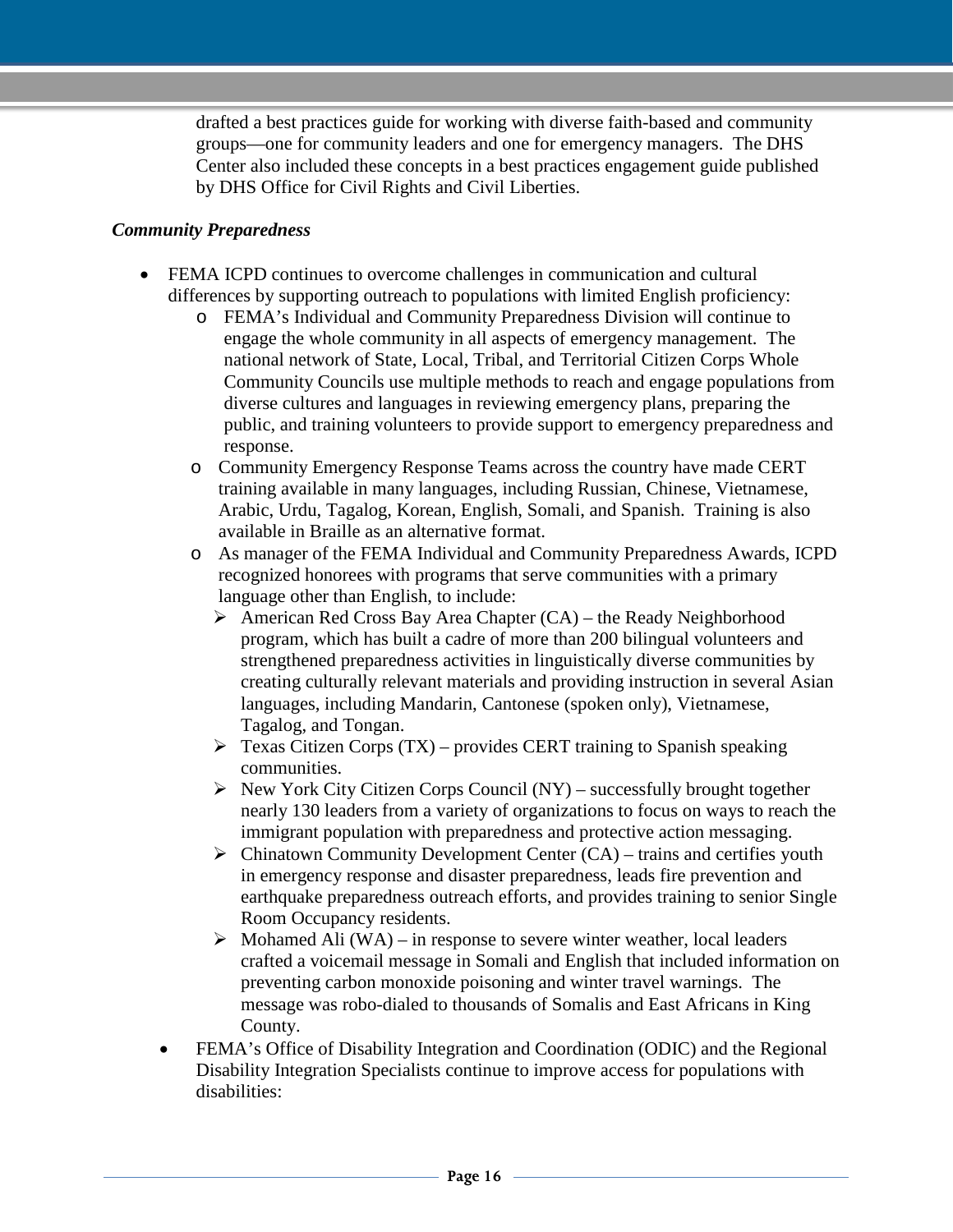- o ODIC and RDIS provide technical assistance in identifying and meeting physical, program, and effective communication accessibility, including meeting the communication access requirements of non-English speakers, who are deaf, hard of hearing, deaf-blind or who have other communication barriers due to disability or limited English proficiency.
- o Working in partnership with all components in preparedness, response, recovery and mitigation, ODIC and RDIS identify and provide guidance for addressing community needs inclusive of people with disabilities and others with access and functional needs.
- o ODIC and RDIS provide guidance on how to create documents in accessible, alternative formats to disaster survivors. Examples of alternative formats include large print, CD/audio and Braille. Guidance is provided to components in FEMA as well as other governmental agencies that provide disaster assistance to survivors.

#### *Internal Training*

• In August 2013, the FEMA Office of External Affairs executed a Pilot Strategic Communications Course, which instructed FEMA employees on how to effectively identify and communicate with diverse audiences, including populations with limited English proficiency and accessible communications needs.

#### *Interagency Coordination*

- In May of 2013, FEMA collaborated with other government agencies, including the Internal Revenue Service, U.S. Immigration and Customs Enforcement, Social Security Administration, and the Department of Justice, to develop educational video vignettes designed to increase awareness about how federal employees should interact with LEP populations. Once the vignettes are finalized, they will be used to train all FEMA personnel who interact with LEP populations as a function of their jobs.
- FEMA regularly participated in meetings of the Interagency Working Group for the White House Initiative on Asian Americans and Pacific Islanders and became a member of the sub-committee for language access. Additionally, five FEMA Regions became members of the Regional Interagency Working Group for the Initiative, which is designed to promote interagency coordination at the regional level for outreach to Asian American and Pacific Islander populations.

#### *Monitoring and Measurements*

In collaboration with FEMA's NPSC, the Office of External Affairs is in the process of adopting new performance measures to assess the effectiveness of FEMA's outreach to LEP populations. The new performance measures will include the development of two new electronic surveys that will be used to facilitate the process through which feedback is received from FEMA employees who interact with LEP populations and disaster survivors. The anticipated completion date of these surveys is the fall of 2014.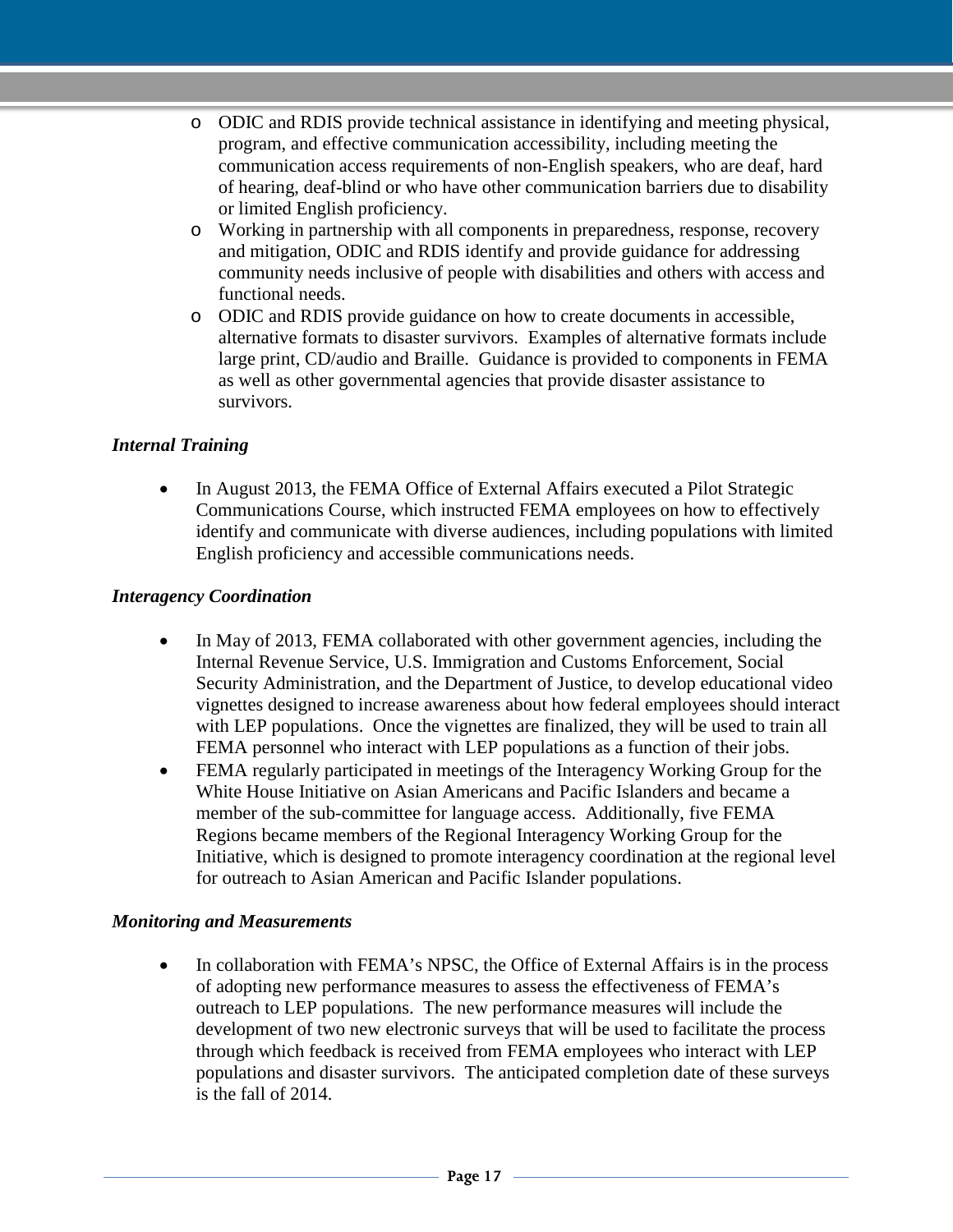#### *Goals for Fiscal Year 2014*

FEMA will continue to build on its accomplishments while conducting new activities and initiatives to increase the Agency's outreach to populations with limited English proficiency during all phases of emergency management. FEMA will build new and enhance existing formal and informal working relationships with organizations that serve such populations. Examples are included below.

#### *Interactions with Diverse Communities and Populations with Limited English Proficiency*

- FEMA will maintain the language line that provides disaster survivors with direct access to disaster assistance information in more than 50 languages.
- FEMA's OEA/Intergovernmental Affairs Division is planning additional webinars and conference calls to assist individuals with limited English proficiency, including a webinar about the FEMA Individual Assistance process. The purpose of this webinar will be to explain how to obtain disaster assistance and emphasize resources that are available for populations with limited English proficiency and individuals who are undocumented.
- Intergovernmental Affairs also is planning another roundtable discussion for community-based organizations that provide services to traditionally underserved populations, including those with limited English proficiency. The purpose of this roundtable discussion is to encourage community networking and stronger relationships with FEMA to support great collaboration and coordination during disasters and more efficient outreach and assistance to underserved populations. As appropriate, FEMA will work to create more formal partnerships with such organizations that assist underserved communities and populations with limited English proficiency.
- The DHS Center for Faith-Based and Neighborhood Partnerships will continue its efforts to build, sustain and leverage partnerships between faith-based and community organizations and DHS, focusing on groups marginally affiliated with the department's components and programs, which include groups with limited English proficiency.
- FEMA's Office of Disability Integration and Coordination and the Regional Disability Integration Specialists will continue to work with internal and external stakeholders to identify limited English proficiency needs and to develop tools to support culturally competent practices that impact survivors with disabilities and others with access and functional needs, including limited English proficiency.

#### *Internal Training*

• The Strategic Communications Pilot Course designed to educate FEMA employees on how to effectively identify and communicate with diverse audiences, including populations with Limited English proficiency and accessible communications needs, should be completed by 2015.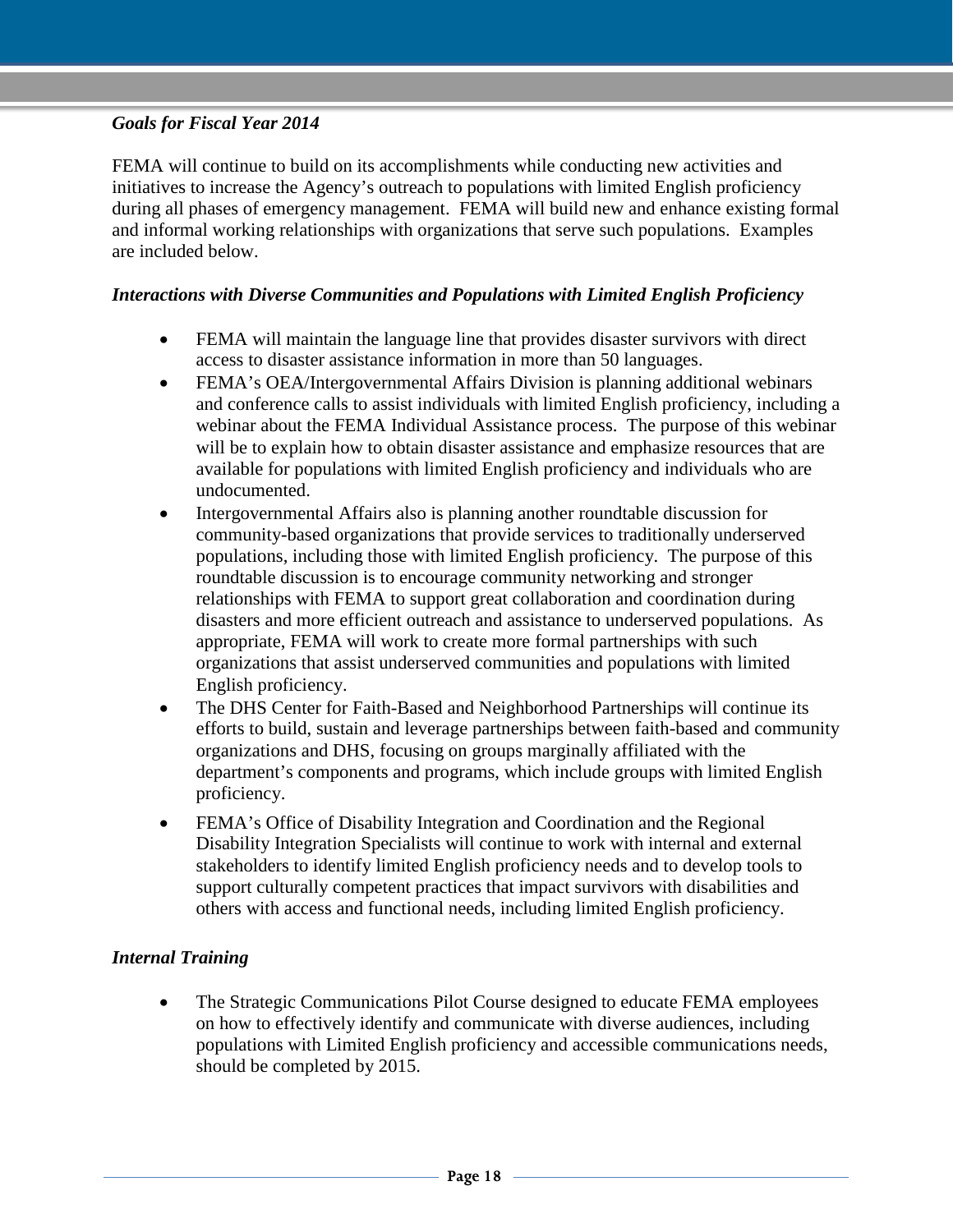#### *Interagency Coordination*

• The educational vignettes designed to increase awareness about how federal employees should interact with LEP populations is projected to be completed in 2014.

#### *Monitoring and Measurements*

• The performance measures being developed between the Office of External Affairs and NPSC to measure feedback from FEMA employees who encounter LEP populations will include the development of two new electronic surveys that are projected to be completed during the fall of 2014.

#### *Electronic and Online Resources*

- The Office of External Affairs will continue to maintain an online resource library for storing commonly used disaster assistance informational materials in the most commonly encountered languages, as well as in various other formats such as large type, Braille and accessible technology to comply with Section 508.
- During disasters, the Office of External Affairs continues to develop web pages in different languages that contain disaster-specific information, information on FEMA programs (e.g. NFIP FAQs, IA information, etc.), related links, widgets, PSAs, and other pertinent information designed specifically for each LEP community.
- FEMA LEP Specialists in every Joint Field Office review LEP media contacts early and often in order to ensure LEP media lists are current. This will help to ensure communications are effectively reaching targeted LEP populations via the media.

#### *Prioritization*

In addition to updating its LEP plan in FY 2014, FEMA is committed to undertaking a number of activities to increase access for LEP persons to FEMA's programs and services. These activities include:

- General improvements for language access
	- o Train staff on language access responsibilities. Projected training implementation Date: Spring 2014.
	- o Continue to distribute and use "I Speak" materials, which assist customers in expressing their language needs, to employees in high public contact positions, in Joint Field Offices, etc. 2012 continuing.
	- o Continue to ensure quality assurance for language services by obtaining feedback from disaster survivors and trained FEMA staff. Develop and implement metric to determine language accuracy and effectiveness in the LEP program.
- Outreach
	- o Consult with stakeholders to plan future language services.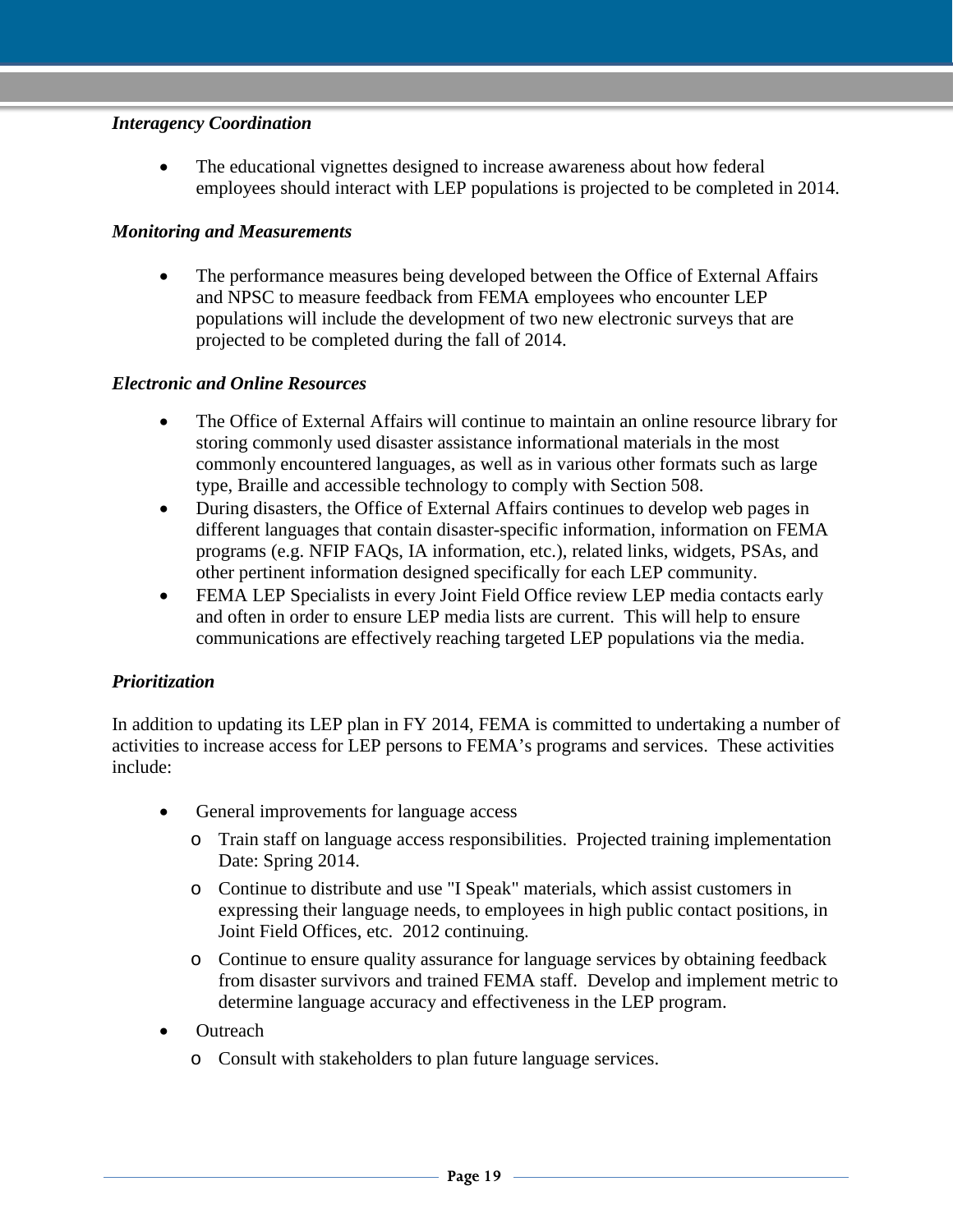- o Further tailor media distribution lists. This project has already been incorporated via PR Newswire and requires periodic updates by the LEP Coordinator and/or Public Affairs Staff within the Office of External Affairs.
- USFA P&I) is engaging the following activities in support of the LAN to improve LEP access.
	- o As significant publications are updated for the public, i.e. Fire Safety for Older Adults, USFA P&I published a Spanish version as well.
	- o USFA plans to incorporate a process for determining when and which fire safety educational materials need to be developed for LEP audiences.
	- o The [www.usfa.fema.gov](http://www.usfa.fema.gov/) website and the USFA Publications Center available via the website and by toll-free number.